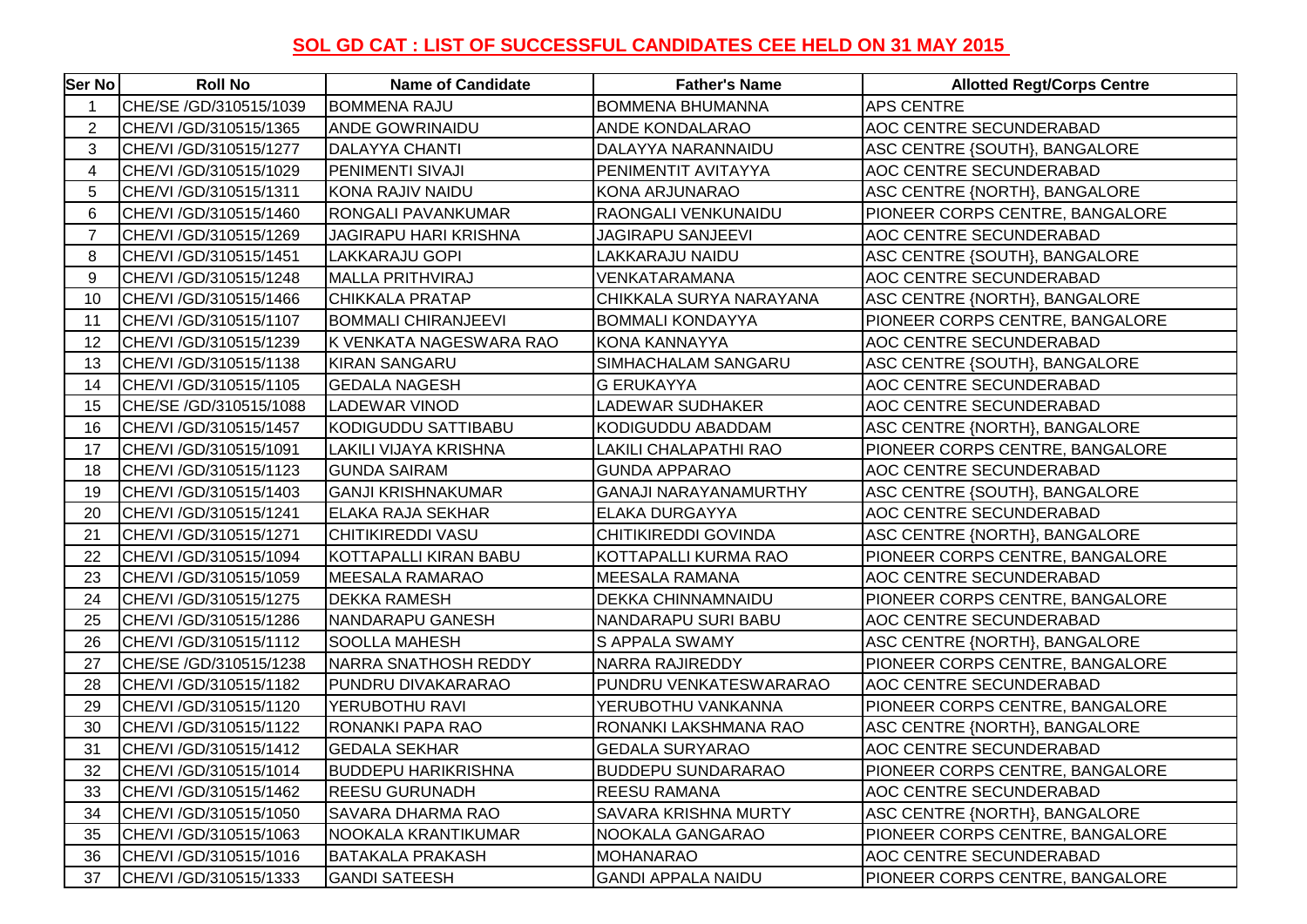| 38 | CHE/VI / GD/310515/1463 | <b>PENTAKOTA NAIDU</b>         | PENTAKOTA APPALANAIDU        | AOC CENTRE SECUNDERABAD         |
|----|-------------------------|--------------------------------|------------------------------|---------------------------------|
| 39 | CHE/VI / GD/310515/1465 | <b>SARIKA NARAYANARAO</b>      | <b>SARIKA RAMU</b>           | ASC CENTRE {NORTH}, BANGALORE   |
| 40 | CHE/VI / GD/310515/1456 | <b>ENDREDDY NARESH</b>         | <b>ENDREDDY APPALA REDDY</b> | ASC CENTRE {NORTH}, BANGALORE   |
| 41 | CHE/VI / GD/310515/1212 | NADIMINTI GOVINDA RAO          | NADININTI APPANNA            | PIONEER CORPS CENTRE, BANGALORE |
| 42 | CHE/VI / GD/310515/1289 | KANDI KANAKA RAJU              | <b>VENKANNA</b>              | AOC CENTRE SECUNDERABAD         |
| 43 | CHE/VI / GD/310515/1237 | <b>GUDLA MAHESH</b>            | <b>GUDLA PYDI REDDY</b>      | ASC CENTRE {NORTH}, BANGALORE   |
| 44 | CHE/VI / GD/310515/1166 | <b>JAMI SUMAN</b>              | JAMI PURUSHOTTAM             | PIONEER CORPS CENTRE, BANGALORE |
| 45 | CHE/VI / GD/310515/1371 | <b>BODDAKAYALA RAGHU</b>       | <b>BODDAKAYALA SATYARAO</b>  | AOC CENTRE SECUNDERABAD         |
| 46 | CHE/VI / GD/310515/1204 | POLAKI CHITTARANJANDASU        | POLAKI TIRUPATHIRAO          | ASC CENTRE {NORTH}, BANGALORE   |
| 47 | CHE/VI / GD/310515/1196 | RAPAKA JAYARAM                 | RAPAKA VENKAYYA              | PIONEER CORPS CENTRE, BANGALORE |
| 48 | CHE/VI / GD/310515/1438 | <b>BONI VIJAYA KUMAR</b>       | <b>B VENKATA RAO</b>         | AOC CENTRE SECUNDERABAD         |
| 49 | CHE/VI / GD/310515/1192 | <b>SAINA DILLISWARA RAO</b>    | S NAGESWARA RAO              | ASC CENTRE {NORTH}, BANGALORE   |
| 50 | CHE/VI / GD/310515/1193 | DASARI DHANUNJAYA RAO          | <b>DASARI APPANNA</b>        | PIONEER CORPS CENTRE, BANGALORE |
| 51 | CHE/VI / GD/310515/1285 | <b>DUGGAPU SIVAJI</b>          | <b>DUGGAPU RAMANA</b>        | AOC CENTRE SECUNDERABAD         |
| 52 | CHE/VI / GD/310515/1119 | DAARI NARAYANA RAO             | <b>DASARI GNGAYYA</b>        | ASC CENTRE {NORTH}, BANGALORE   |
| 53 | CHE/VI / GD/310515/1165 | VAMMARAVALLI SANKARA RAO       | V DALINAIDU                  | PIONEER CORPS CENTRE, BANGALORE |
| 54 | CHE/VI / GD/310515/1019 | <b>TANGI VINOD KUMAR</b>       | T DHANUNJAYA RAO             | AOC CENTRE SECUNDERABAD         |
| 55 | CHE/SE /GD/310515/1345  | <b>DAMMANI PANDARI</b>         | DAMMANI NARAYANA             | ASC CENTRE {NORTH}, BANGALORE   |
| 56 | CHE/SE /GD/310515/1124  | <b>BAVNE AMUL</b>              | <b>BAVNE CHAMPATH</b>        | APS CENTRE                      |
| 57 | CHE/SE /GD/310515/1138  | <b>THAGIRE NANAGSINGH</b>      | <b>MALKANTH</b>              | AOC CENTRE SECUNDERABAD         |
| 58 | CHE/SE /GD/310515/1178  | <b>ADETI UMESH</b>             | <b>ADETI LACCHAIAH</b>       | PIONEER CORPS CENTRE, BANGALORE |
| 59 | CHE/SE /GD/310515/1334  | LAKKARAJU BHUSHANAM            | L RAMU                       | ASC CENTRE {NORTH}, BANGALORE   |
| 60 | CHE/SE /GD/310515/1147  | <b>NIKUDA RAJASEKHAR</b>       | <b>NIKUDA POCHAM</b>         | AOC CENTRE SECUNDERABAD         |
| 61 | CHE/SE /GD/310515/1157  | <b>NARAVENI MAHESH</b>         | N LAXMAN                     | PIONEER CORPS CENTRE, BANGALORE |
| 62 | CHE/SE /GD/310515/1139  | <b>PADWAL SANJAY</b>           | PADWAL LALUSINGH             | ASC CENTRE {NORTH}, BANGALORE   |
| 63 | CHE/SE /GD/310515/1033  | <b>JADI RAJU</b>               | J LACHANNA                   | AOC CENTRE SECUNDERABAD         |
| 64 | CHE/SE /GD/310515/1189  | <b>MADISHETTY PRAVEEN</b>      | <b>MADISHETTY LINGAIAH</b>   | PIONEER CORPS CENTRE, BANGALORE |
| 65 | CHE/SE /GD/310515/1365  | <b>MYAKALA MAHESH</b>          | <b>MYAKALA PAPAIAH</b>       | ASC CENTRE {NORTH}, BANGALORE   |
| 66 | CHE/SE /GD/310515/1342  | <b>PABBA KARTHIK</b>           | PABBA NADIPI SHANKAR         | AOC CENTRE SECUNDERABAD         |
| 67 | CHE/SE /GD/310515/1137  | <b>BIKKI RAJU</b>              | <b>B CHINNA RAJANNA</b>      | ASC CENTRE {NORTH}, BANGALORE   |
| 68 | CHE/SE /GD/310515/1355  | REDDABOINA RAMBABU             | REDDABOINA GANGARAMULU       | PIONEER CORPS CENTRE, BANGALORE |
| 69 | CHE/SE /GD/310515/1053  | <b>MUNDE GNANESHWAR</b>        | <b>MUNDE HANUMANTH RAO</b>   | AOC CENTRE SECUNDERABAD         |
| 70 | CHE/SE /GD/310515/1021  | DASARI NAVEEN                  | <b>DASARI SWAMY</b>          | PIONEER CORPS CENTRE, BANGALORE |
| 71 | CHE/SE /GD/310515/1349  | <b>ATHARUSUMO NARSING</b>      | ATHARUSUMO MANIRAM SINGH     | ASC CENTRE {NORTH}, BANGALORE   |
| 72 | CHE/SE /GD/310515/1045  | <b>B MAHESH</b>                | <b>DIGAMBER</b>              | AOC CENTRE SECUNDERABAD         |
| 73 | CHE/SE /GD/310515/1333  | <b>SHATARASHI SRAVAN KUMAR</b> | <b>SHATARASHI KANAKAIAH</b>  | PIONEER CORPS CENTRE, BANGALORE |
| 74 | CHE/SE /GD/310515/1202  | <b>CHEEPPALA SUMAN</b>         | <b>CHEPPALA RAJAIAH</b>      | ASC CENTRE {NORTH}, BANGALORE   |
| 75 | CHE/SE /GD/310515/1006  | <b>CHOWDARI SANTHOSH</b>       | <b>CH MALLESH</b>            | AOC CENTRE SECUNDERABAD         |
| 76 | CHE/SE /GD/310515/1172  | <b>THOTA LAKESH</b>            | <b>THOTA LACHAIAH</b>        | PIONEER CORPS CENTRE, BANGALORE |
| 77 | CHE/SE /GD/310515/1008  | <b>GINGULE RAVINDAR</b>        | <b>GINGULE JAIWANTH</b>      | ASC CENTRE {NORTH}, BANGALORE   |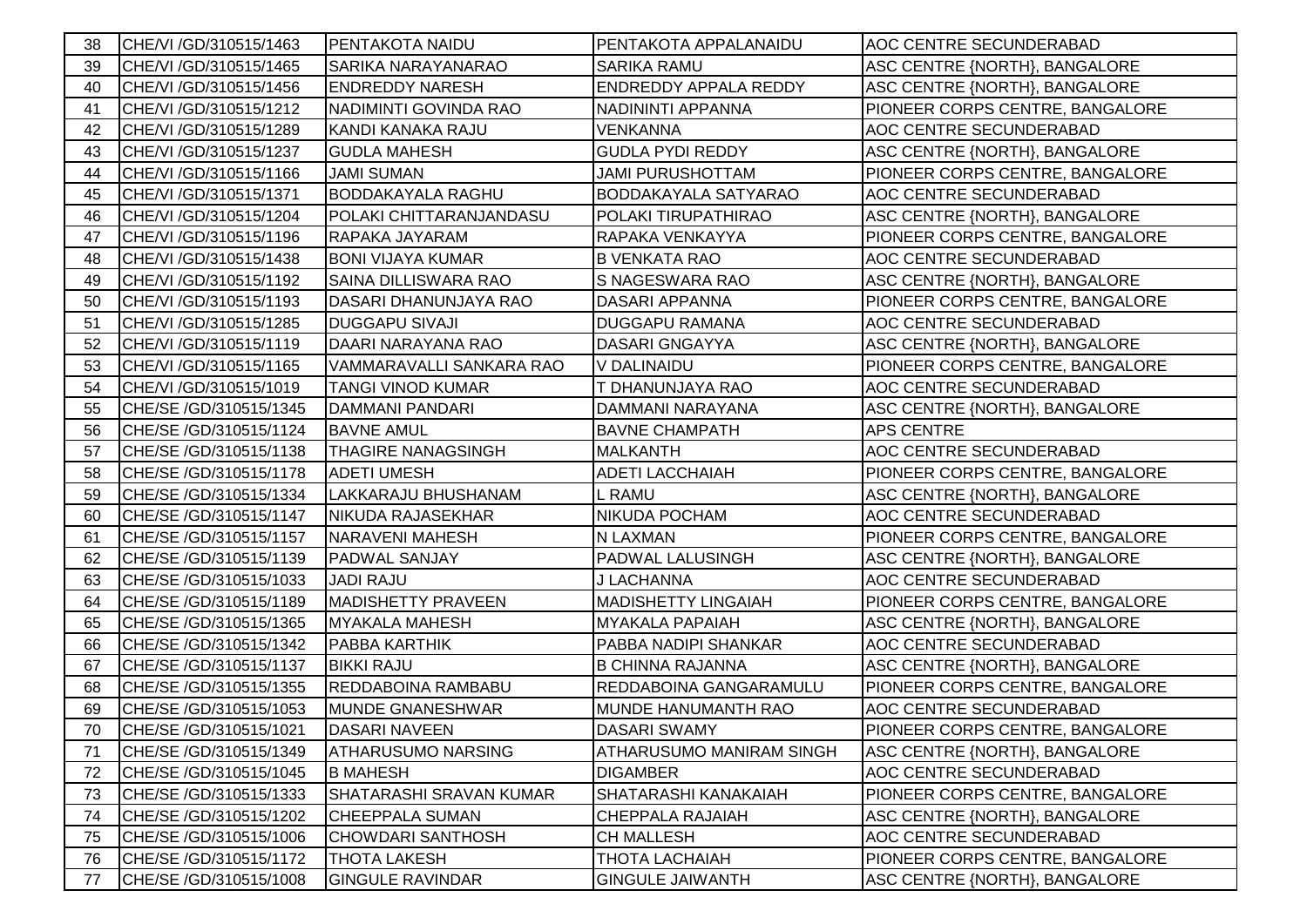| 78  | CHE/SE /GD/310515/1061 | <b>GUTTE MADHAV</b>         | <b>BABU</b>                 | PIONEER CORPS CENTRE, BANGALORE |
|-----|------------------------|-----------------------------|-----------------------------|---------------------------------|
| 79  | CHE/SE /GD/310515/1024 | <b>KUDE SUGUNAKAR</b>       | <b>KUDE MONDAIAH</b>        | AOC CENTRE SECUNDERABAD         |
| 80  | CHE/SE /GD/310515/1023 | KARLA KRISHNA               | KARLA SATHYANARAYANA        | ASC CENTRE {NORTH}, BANGALORE   |
| 81  | CHE/SE /GD/310515/1159 | <b>ETIKYALA NAGARAJU</b>    | ETIKYALA SAYANNA            | PIONEER CORPS CENTRE, BANGALORE |
| 82  | CHE/SE /GD/310515/1123 | <b>JADHAV VENKATESH</b>     | JADHAV DHONDIRAM            | ASC CENTRE {NORTH}, BANGALORE   |
| 83  | CHE/SE /GD/310515/1332 | <b>MACHKURI RAMASWAMY</b>   | <b>M NARAYANA</b>           | ASC CENTRE {NORTH}, BANGALORE   |
| 84  | CHE/SE /GD/310515/1327 | <b>SHAIK SHAFI</b>          | <b>SK BABUMIYA</b>          | PIONEER CORPS CENTRE, BANGALORE |
| 85  | CHE/SE /GD/310515/1232 | <b>ARRAMSHETTI SUMAN</b>    | ARRAMSHETTI ODELU           | ASC CENTRE {NORTH}, BANGALORE   |
| 86  | CHE/SE /GD/310515/1000 | <b>PANAGANTI NIKHIL</b>     | PANAGANTI PURUSHOTHAM       | PIONEER CORPS CENTRE, BANGALORE |
| 87  | CHE/SE /GD/310515/1109 | <b>HERA KOMRA VINAY</b>     | HERA KOMRA DHARMU           | PIONEER CORPS CENTRE, BANGALORE |
| 88  | CHE/SE /GD/310515/1227 | <b>GOTTE THIRUPATHI</b>     | <b>GOTTE ODELU</b>          | ASC CENTRE {NORTH}, BANGALORE   |
| 89  | CHE/SE /GD/310515/1230 | <b>BOJJA SAIKUMAR</b>       | <b>B RAJESHAM</b>           | PIONEER CORPS CENTRE, BANGALORE |
| 90  | CHE/SE /GD/310515/1291 | <b>RAJYAM RAJU</b>          | RAJYAM RAMULU               | ASC CENTRE {NORTH}, BANGALORE   |
| 91  | CHE/SE /GD/310515/1096 | <b>KONDURI MAHENDHER</b>    | <b>KONDURI POSHETTY</b>     | PIONEER CORPS CENTRE, BANGALORE |
| 92  | CHE/SE /GD/310515/1152 | <b>ELMALA DASHARATH</b>     | E LAXMAN                    | ASC CENTRE {NORTH}, BANGALORE   |
| 93  | CHE/SE /GD/310515/1280 | <b>POTHULA NAVEEN</b>       | POTHULA SUDERSHAN           | PIONEER CORPS CENTRE, BANGALORE |
| 94  | CHE/SE /GD/310515/1328 | KOLUGURI RAJI REDDY         | K NARSIMHA REDDY            | ASC CENTRE {NORTH}, BANGALORE   |
| 95  | CHE/SE /GD/310515/1129 | <b>BADALA DHARAMSINGH</b>   | <b>BADALA PARASHURAM</b>    | PIONEER CORPS CENTRE, BANGALORE |
| 96  | CHE/SE /GD/310515/1243 | <b>MOHAMMED HASEEBUDDIN</b> | <b>MOHAMMED HABEEBUDDIN</b> | ASC CENTRE {NORTH}, BANGALORE   |
| 97  | CHE/SE /GD/310515/1019 | POTHUGANTI SHIVAKRISHNA     | POTHUGANTI SHANKAR GOUD     | PIONEER CORPS CENTRE, BANGALORE |
| 98  | CHE/SE /GD/310515/1351 | <b>KARROLLA NAGARAJU</b>    | <b>KARROLLA KISHTAIAH</b>   | ASC CENTRE {NORTH}, BANGALORE   |
| 99  | CHE/SE /GD/310515/1122 | <b>NEMULA RAKESH</b>        | <b>NEMULA NARSAIAH</b>      | PIONEER CORPS CENTRE, BANGALORE |
| 100 | CHE/SE /GD/310515/1221 | <b>SUNKARI RAMESH</b>       | <b>SUNKARI RAJAIAH</b>      | ASC CENTRE {NORTH}, BANGALORE   |
| 101 | CHE/SE /GD/310515/1210 | <b>MANDA SATHISH</b>        | <b>MANDA RAJA MALLU</b>     | PIONEER CORPS CENTRE, BANGALORE |
| 102 | CHE/SE /GD/310515/1331 | <b>MANDA SRIKANTH</b>       | <b>MANDA KUNTAIAH</b>       | ASC CENTRE {NORTH}, BANGALORE   |
| 103 | CHE/SE /GD/310515/1022 | KONDAVENI RAJA SHEKHAR      | <b>K NARSAIAH</b>           | PIONEER CORPS CENTRE, BANGALORE |
| 104 | CHE/SE /GD/310515/1314 | KALLURI MADHUKUMAR          | KALLURI ANJAIAH             | ASC CENTRE {NORTH}, BANGALORE   |
| 105 | CHE/SE /GD/310515/1069 | <b>JAMBOJI SANTHOSH</b>     | <b>JAMBOJI SRINIVAS</b>     | PIONEER CORPS CENTRE, BANGALORE |
| 106 | CHE/SE /GD/310515/1212 | <b>BISAGONI SRAVANKUMAR</b> | <b>BISAGONI SRINIVAS</b>    | ASC CENTRE {NORTH}, BANGALORE   |
| 107 | CHE/SE /GD/310515/1067 | <b>SHAIK YAKOOB</b>         | <b>SK HYMAD</b>             | PIONEER CORPS CENTRE, BANGALORE |
| 108 | CHE/SE /GD/310515/1165 | <b>MUDKE MAHESH</b>         | <b>MUDKE KARRENNA</b>       | ASC CENTRE {NORTH}, BANGALORE   |
| 109 | CHE/SE /GD/310515/1218 | <b>APPANI RAMU</b>          | APPANI RAJAMALLU            | PIONEER CORPS CENTRE, BANGALORE |
| 110 | CHE/SE /GD/310515/1076 | <b>GADDAM PAVAN</b>         | <b>GADDAM MOHAN REDDY</b>   | ASC CENTRE {NORTH}, BANGALORE   |
| 111 | CHE/SE /GD/310515/1125 | CHENALA VIJAY KUMAR         | <b>CH DEVAIAH</b>           | PIONEER CORPS CENTRE, BANGALORE |
| 112 | CHE/SE /GD/310515/1056 | <b>G SHANKER</b>            | <b>SHIVAIAH</b>             | ASC CENTRE {NORTH}, BANGALORE   |
| 113 | CHE/SE /GD/310515/1320 | <b>MUPPIDI UMARANI</b>      | <b>MUPPIDI KOMARAIAH</b>    | PIONEER CORPS CENTRE, BANGALORE |
| 114 | CHE/SE /GD/310515/1364 | SHATHARASHI MAHESH KUMAR    | SHATHARASHI KANAKAIAH       | ASC CENTRE {NORTH}, BANGALORE   |
| 115 | CHE/SE /GD/310515/1108 | JADHAV ANIL KUMAR           | J BHEEM RAO                 | PIONEER CORPS CENTRE, BANGALORE |
| 116 | CHE/SE /GD/310515/1201 | <b>VADLOORI RAMESH</b>      | V VIJAY                     | ASC CENTRE {NORTH}, BANGALORE   |
| 117 | CHE/SE /GD/310515/1150 | <b>PATAN SHARUPHKHAN</b>    | PATAN FAYAZKHAN             | PIONEER CORPS CENTRE, BANGALORE |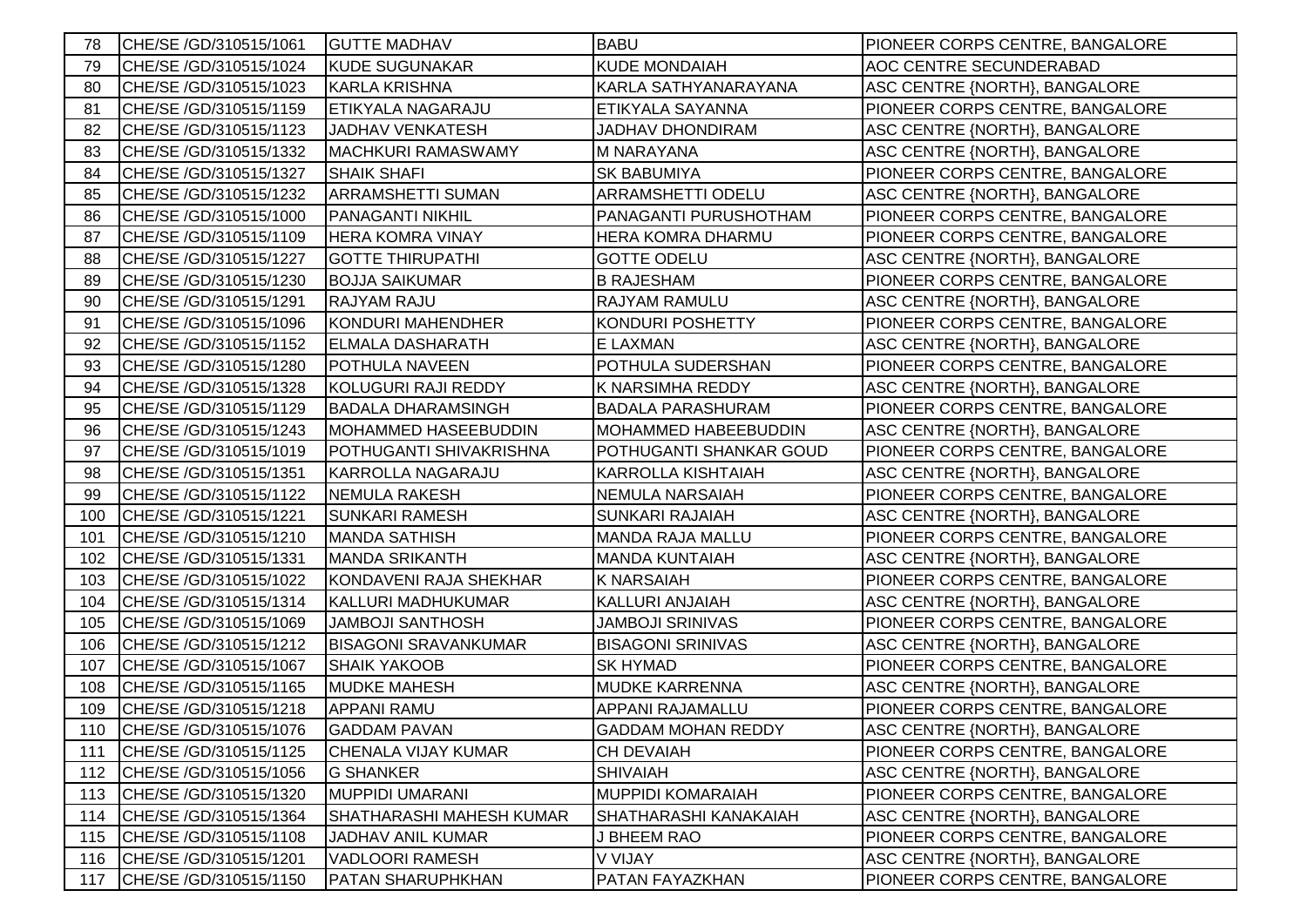| 118. | CHE/SE /GD/310515/1241  | <b>CHUNCHU VINODKUMAR</b>    | <b>CHUNCHU KOMURAIAH</b>   | ASC CENTRE {NORTH}, BANGALORE        |
|------|-------------------------|------------------------------|----------------------------|--------------------------------------|
| 119  | CHE/SE /GD/310515/1042  | RANGU SAIKRUSHNA GOUD        | <b>GANGADHAR GOUD</b>      | PIONEER CORPS CENTRE, BANGALORE      |
| 120  | CHE/SE /GD/310515/1034  | <b>VODHYOJI NAVEEN</b>       | <b>VODHYOJI SHANKER</b>    | ASC CENTRE {NORTH}, BANGALORE        |
| 121  | CHE/SE /GD/310515/1032  | <b>SABIR</b>                 | <b>PASHAMIYA</b>           | ASC CENTRE {NORTH}, BANGALORE        |
| 122  | CHE/SE /GD/310515/1065  | NERELLA SAI KUMAR            | N NARAYANA                 | ASC CENTRE {NORTH}, BANGALORE        |
| 123  | CHE/SE /GD/310515/1090  | PAWAR VISHNU                 | PAWAR MADHAV               | PIONEER CORPS CENTRE, BANGALORE      |
| 124  | CHE/SE /GD/310515/1194  | <b>GOLIWADA VENKATESH</b>    | <b>GOLIWADA SAYANNA</b>    | ASC CENTRE {NORTH}, BANGALORE        |
| 125  | CHE/SE /GD/310515/1036  | <b>DAMMAN PRAVEEN</b>        | <b>D RAJARAM</b>           | ASC CENTRE {NORTH}, BANGALORE        |
| 126  | CHE/SE /GD/310515/1162  | <b>ULLI RAJKUMAR</b>         | UR AJESHWAR                | ASC CENTRE {NORTH}, BANGALORE        |
| 127  | CHE/SE /GD/310515/1252  | <b>BASHABOINA NAVEEN</b>     | <b>BASHABOINA SAMMAIAH</b> | ASC CENTRE {NORTH}, BANGALORE        |
| 128  | CHE/SE / GD/310515/1183 | <b>LANDEGE KIRAN</b>         | LANDEGE YAMUNAJI           | ASC CENTRE {NORTH}, BANGALORE        |
| 129  | CHE/SE /GD/310515/1198  | <b>MEENUGU VINOD KUMAR</b>   | MEENUGU SHANKARAIAH        | ASC CENTRE {NORTH}, BANGALORE        |
| 130  | CHE/SE /GD/310515/1269  | <b>LOUDIYA GANESH</b>        | LOUDIYA MOTHIRAM           | ASC CENTRE {NORTH}, BANGALORE        |
| 131  | CHE/SE /GD/310515/1040  | <b>ALCHETTY SRIKANTH</b>     | A CHINNAIAH                | ASC CENTRE {NORTH}, BANGALORE        |
| 132  | CHE/SE /GD/310515/1306  | <b>DUBBAKA SWAMY</b>         | DEVANANDAM                 | ASC CENTRE {NORTH}, BANGALORE        |
| 133  | CHE/SE /GD/310515/1007  | <b>SHARISH</b>               | <b>KARTAR SINGH</b>        | ASC CENTRE {NORTH}, BANGALORE        |
| 134  | CHE/SE /GD/310515/1078  | <b>SHAIK IRFAN</b>           | <b>SK USMAN</b>            | ASC CENTRE {NORTH}, BANGALORE        |
| 135  | CHE/SE /GD/310515/1005  | <b>LAKKAM SAIKIRAN</b>       | L NARAYANA                 | ASC CENTRE {NORTH}, BANGALORE        |
| 136  | CHE/SE /GD/310515/1011  | <b>MESRAM SHAKANNA</b>       | <b>MESRAM DEVANNA</b>      | ASC CENTRE {NORTH}, BANGALORE        |
| 137  | CHE/SE /GD/310515/1256  | <b>SUNIL KUMAR</b>           | <b>RAMDULAR SINGH</b>      | ASC CENTRE {NORTH}, BANGALORE        |
| 138  | CHE/SE /GD/310515/1128  | <b>KEDAR MADHAVRAO</b>       | <b>SURYAKANTH</b>          | ASC CENTRE {NORTH}, BANGALORE        |
| 139  | CHE/SE / GD/310515/1177 | <b>DANDEM GOPAL</b>          | DANDEM BHADRAIAH           | ASC CENTRE {NORTH}, BANGALORE        |
| 140  | CHE/SE /GD/310515/1323  | <b>PATHARLA SATEESH</b>      | <b>PATHARLA MONAJI</b>     | ASC CENTRE {NORTH}, BANGALORE        |
| 141  | CHE/SE /GD/310515/1182  | <b>KOTA VARUN</b>            | <b>KOTA RAMESH</b>         | ASC CENTRE {NORTH}, BANGALORE        |
| 142  | CHE/SE /GD/310515/1214  | <b>GOURI LAXMI NARAYANA</b>  | <b>GOURI SHANKARAIAH</b>   | ASC CENTRE {NORTH}, BANGALORE        |
| 143  | CHE/SE /GD/310515/1363  | <b>KONDA RAJASHEKAR</b>      | <b>BALAKISHAN</b>          | ASC CENTRE {NORTH}, BANGALORE        |
| 144  | CHE/SE /GD/310515/1266  | <b>BHARATI SAIKUMAR</b>      | <b>BHARATI SATYAM</b>      | ASC CENTRE {NORTH}, BANGALORE        |
| 145  | CHE/SE /GD/310515/1145  | <b>KAPDE AJAY</b>            | <b>KAPDE RAMDAS</b>        | ASC CENTRE {NORTH}, BANGALORE        |
| 146  | CHE/SE /GD/310515/1237  | <b>MOSIN MIRZA</b>           | <b>AKRAM</b>               | ASC CENTRE {NORTH}, BANGALORE        |
| 147  | CHE/SE /GD/310515/1092  | <b>MUNDE SIDDESHWAR</b>      | <b>MAHADEV</b>             | ASC CENTRE {NORTH}, BANGALORE        |
| 148  | CHE/SE /GD/310515/1264  | <b>BANDARI RAMESH</b>        | <b>BANDARI BHOOMAIAH</b>   | ASC CENTRE {NORTH}, BANGALORE        |
| 149  | CHE/SE /GD/310515/1009  | <b>BADE SAINATH</b>          | <b>BADE PRAHLAD</b>        | ASC CENTRE {NORTH}, BANGALORE        |
| 150  | CHE/SE /GD/310515/1083  | <b>AYAS HUSSAIN</b>          | <b>SAJID HUSSAIN</b>       | ASC CENTRE {NORTH}, BANGALORE        |
| 151  | CHE/SE /GD/310515/1170  | <b>SATTA HARISH</b>          | S NARSAIAH                 | ASC CENTRE {NORTH}, BANGALORE        |
| 152  | CHE/SE /GD/310515/1200  | POGALLA SUDHEER              | POGALLA RAVINDER           | ASC CENTRE {NORTH}, BANGALORE        |
| 153  | CHE/SE /GD/310515/1003  | <b>KOPPULA CHANDRASHEKAR</b> | <b>KOPPULA NARSAIAH</b>    | <b>ASC CENTRE {NORTH}, BANGALORE</b> |
| 154  | CHE/SE /GD/310515/1196  | SOMISHETTI SURESH            | SOMISHETTI RAJAIAH         | ASC CENTRE {NORTH}, BANGALORE        |
| 155  | CHE/SE /GD/310515/1316  | PEDDABOI RAMULU              | PEDDABOI BALAIAH           | ASC CENTRE {NORTH}, BANGALORE        |
| 156  | CHE/SE /GD/310515/1051  | <b>LANKA RAJENDAR</b>        | <b>BHUMANNA</b>            | <b>ASC CENTRE {NORTH}, BANGALORE</b> |
| 157  | CHE/SE /GD/310515/1203  | <b>ARELLI SRIKANTH</b>       | <b>ARELLI LINGAIAH</b>     | ASC CENTRE {NORTH}, BANGALORE        |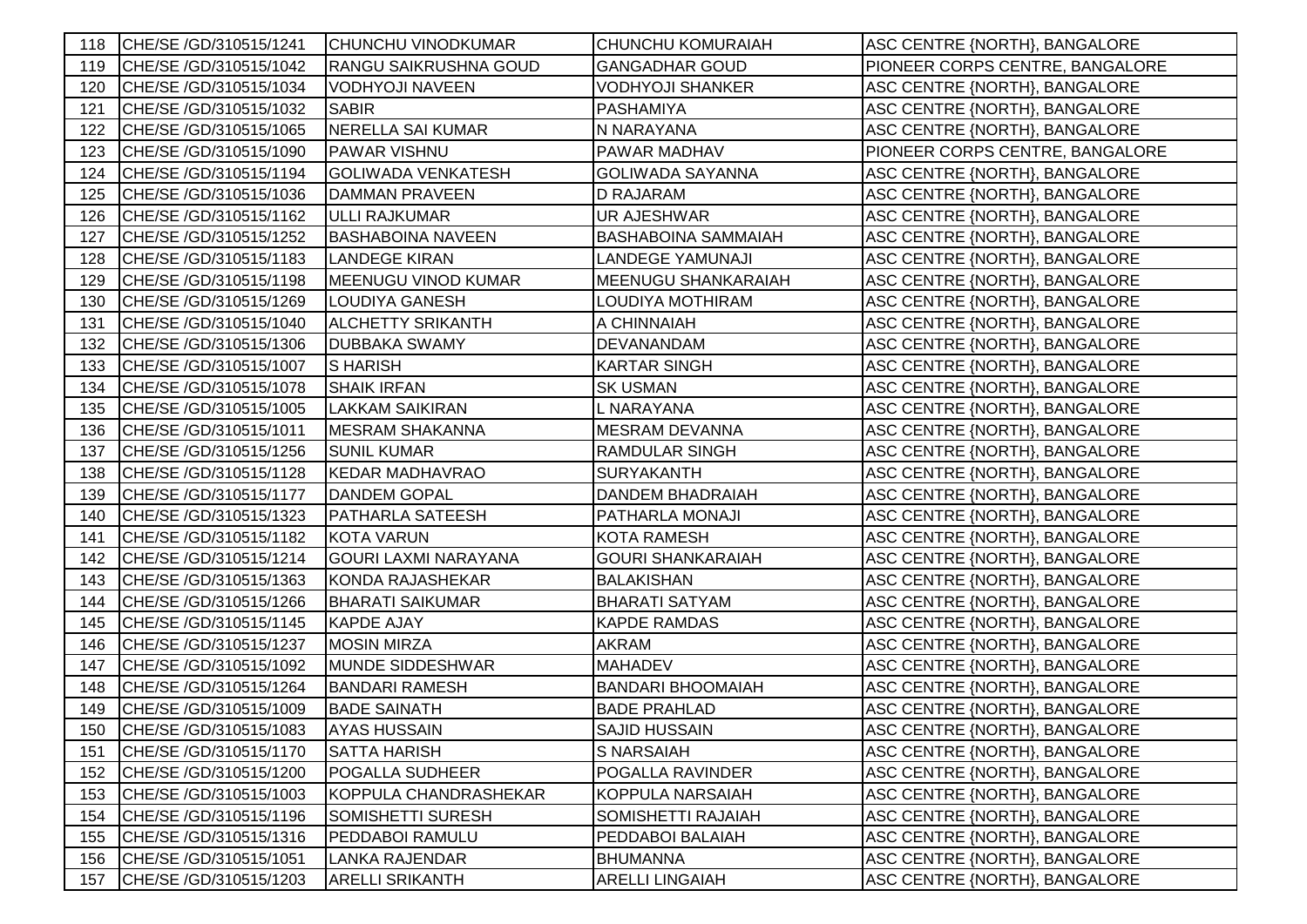| 158 | CHE/SE /GD/310515/1356  | <b>S RAJENDER</b>           | <b>S NARSAIAH</b>               | ASC CENTRE {NORTH}, BANGALORE   |
|-----|-------------------------|-----------------------------|---------------------------------|---------------------------------|
| 159 | CHE/SE /GD/310515/1293  | <b>DASARI SURESH KUMAR</b>  | <b>DASARI RAMULU</b>            | ASC CENTRE {NORTH}, BANGALORE   |
| 160 | CHE/SE /GD/310515/1260  | <b>CHELIMELA ARAVIND</b>    | <b>CHELIMELA BHOOMANNA</b>      | ASC CENTRE {NORTH}, BANGALORE   |
| 161 | CHE/SE /GD/310515/1319  | <b>BASSI AMARSINGH</b>      | <b>BASSI PREMDAS</b>            | ASC CENTRE {NORTH}, BANGALORE   |
| 162 | CHE/SE /GD/310515/1026  | ULVAKANI TIRUPATHI          | <b>RAJANNA</b>                  | ASC CENTRE {NORTH}, BANGALORE   |
| 163 | CHE/SE /GD/310515/1322  | <b>MAHAMMAD MASTHAN</b>     | <b>MAHAMMAD SADIK PASHA</b>     | ASC CENTRE {NORTH}, BANGALORE   |
| 164 | CHE/SE /GD/310515/1289  | <b>ABDUL MANNAN</b>         | <b>ABDUL KHADAR</b>             | ASC CENTRE {NORTH}, BANGALORE   |
| 165 | CHE/SE /GD/310515/1144  | <b>GOPU GANGAPRASAD</b>     | <b>GOPU RAJESHWER</b>           | ASC CENTRE {NORTH}, BANGALORE   |
| 166 | CHE/SE / GD/310515/1173 | <b>MARKAPU RAKESH</b>       | <b>MARKAPU VENKATI</b>          | ASC CENTRE {NORTH}, BANGALORE   |
| 167 | CHE/SE /GD/310515/1093  | THELUKUNTLA RAJESH          | THELKUNTLA SATHAIAH             | ASC CENTRE {NORTH}, BANGALORE   |
| 168 | CHE/SE /GD/310515/1094  | AMBATI PRABHAKAR            | <b>ASHANNA</b>                  | ASC CENTRE {NORTH}, BANGALORE   |
| 169 | CHE/SE /GD/310515/1038  | PENDAL WAR RAJU             | <b>NARSAIAH</b>                 | ASC CENTRE {NORTH}, BANGALORE   |
| 170 | CHE/SE /GD/310515/1158  | <b>VADEKAR VISHALRAJ</b>    | <b>DEVRAO</b>                   | ASC CENTRE {NORTH}, BANGALORE   |
| 171 | CHE/SE /GD/310515/1223  | <b>PEDDI KIRAN</b>          | PEDDI ILAIAH                    | AOC CENTRE SECUNDERABAD         |
| 172 | CHE/SE /GD/310515/1208  | <b>KATHI SANTOSH KUMAR</b>  | <b>K THIRUPATHI</b>             | ASC CENTRE {NORTH}, BANGALORE   |
| 173 | CHE/SE /GD/310515/1311  | <b>DASARI NARESH KUMAR</b>  | DASARI NARAYANA                 | PIONEER CORPS CENTRE, BANGALORE |
| 174 | CHE/SE /GD/310515/1054  | <b>JAT VIJESH</b>           | <b>BALSINGH</b>                 | AOC CENTRE SECUNDERABAD         |
| 175 | CHE/SE /GD/310515/1300  | <b>GUJRA RAJARAM</b>        | <b>CHANDA</b>                   | ASC CENTRE {NORTH}, BANGALORE   |
| 176 | CHE/SE /GD/310515/1325  | <b>JANGITI RAMESH</b>       | <b>J SHIVAIAH</b>               | PIONEER CORPS CENTRE, BANGALORE |
| 177 | CHE/SE /GD/310515/1016  | <b>JINKOLLA ANAND</b>       | <b>JINKOLLA RAMULU</b>          | ASC CENTRE {NORTH}, BANGALORE   |
| 178 | CHE/SE /GD/310515/1077  | <b>VEMURLA PRASHANTH</b>    | <b>VEMURLA RAJAIAH</b>          | PIONEER CORPS CENTRE, BANGALORE |
| 179 | CHE/SE /GD/310515/1318  | PAIDAKULA ARAVINDU          | <b>RAMESH</b>                   | AOC CENTRE SECUNDERABAD         |
| 180 | CHE/SE /GD/310515/1084  | TUMMA NAGARAJU              | <b>TUMMA VITTAL</b>             | <b>AOC CENTRE SECUNDERABAD</b>  |
| 181 | CHE/SE /GD/310515/1199  | <b>GUNDU AKHIL</b>          | <b>GUNDU PRAKASH</b>            | ASC CENTRE {NORTH}, BANGALORE   |
| 182 | CHE/SE /GD/310515/1052  | <b>KAPDE VILAS</b>          | <b>USHANNA</b>                  | PIONEER CORPS CENTRE, BANGALORE |
| 183 | CHE/SE /GD/310515/1079  | <b>PADWAL GULAB SINGH</b>   | <b>LER SINGH</b>                | <b>AOC CENTRE SECUNDERABAD</b>  |
| 184 | CHE/SE /GD/310515/1222  | <b>JINKA MADHU</b>          | JINKA KOMURAIAH                 | ASC CENTRE {NORTH}, BANGALORE   |
| 185 | CHE/SE /GD/310515/1301  | <b>JINKALA GORAKNATH</b>    | JINKALA SHANKAR GONDA           | PIONEER CORPS CENTRE, BANGALORE |
| 186 | CHE/SE /GD/310515/1106  | <b>JARUPULA THIRUPATHI</b>  | <b>JARUPULA SHANKAR</b>         | <b>AOC CENTRE SECUNDERABAD</b>  |
| 187 | CHE/SE /GD/310515/1156  | <b>GOLLAPALLY RAMESH</b>    | <b>GOLLAPALLY NARAYANA GOUD</b> | ASC CENTRE {NORTH}, BANGALORE   |
| 188 | CHE/SE /GD/310515/1244  | THIPPARAPU RAJASHEKAR       | T VENKATASWAMY                  | PIONEER CORPS CENTRE, BANGALORE |
| 189 | CHE/SE /GD/310515/1059  | <b>NEERADI SURENDHAR</b>    | <b>MALKANNA</b>                 | ASC CENTRE {NORTH}, BANGALORE   |
| 190 | CHE/SE /GD/310515/1081  | NUKALA RAGHUPATHI           | N POTHANNA                      | PIONEER CORPS CENTRE, BANGALORE |
| 191 | CHE/SE /GD/310515/1163  | <b>BODDUPELLI RAMESH</b>    | <b>SHANKER</b>                  | AOC CENTRE SECUNDERABAD         |
| 192 | CHE/SE /GD/310515/1110  | <b>SIRSAT KRISHNA</b>       | <b>SIRSAT RAVAN</b>             | <b>AOC CENTRE SECUNDERABAD</b>  |
| 193 | CHE/SE /GD/310515/1336  | <b>MOHD ABDUL MAJEED</b>    | <b>MOHD ABDUL KHADEER</b>       | ASC CENTRE {NORTH}, BANGALORE   |
| 194 | CHE/SE /GD/310515/1315  | <b>BIBIPETA PRASAD GOUD</b> | <b>BIBIPETA CHANDRA GOUD</b>    | PIONEER CORPS CENTRE, BANGALORE |
| 195 | CHE/SE /GD/310515/1046  | <b>JUNUGURU SRIKANTH</b>    | <b>JUNUGURU RAJANNA</b>         | <b>AOC CENTRE SECUNDERABAD</b>  |
| 196 | CHE/SE /GD/310515/1234  | LAKAVATHU BALU              | LAKAVATHU HAJYA                 | ASC CENTRE {NORTH}, BANGALORE   |
| 197 | CHE/SE /GD/310515/1049  | <b>MOTIVAR MADHAV</b>       | <b>M RAMARAO</b>                | PIONEER CORPS CENTRE, BANGALORE |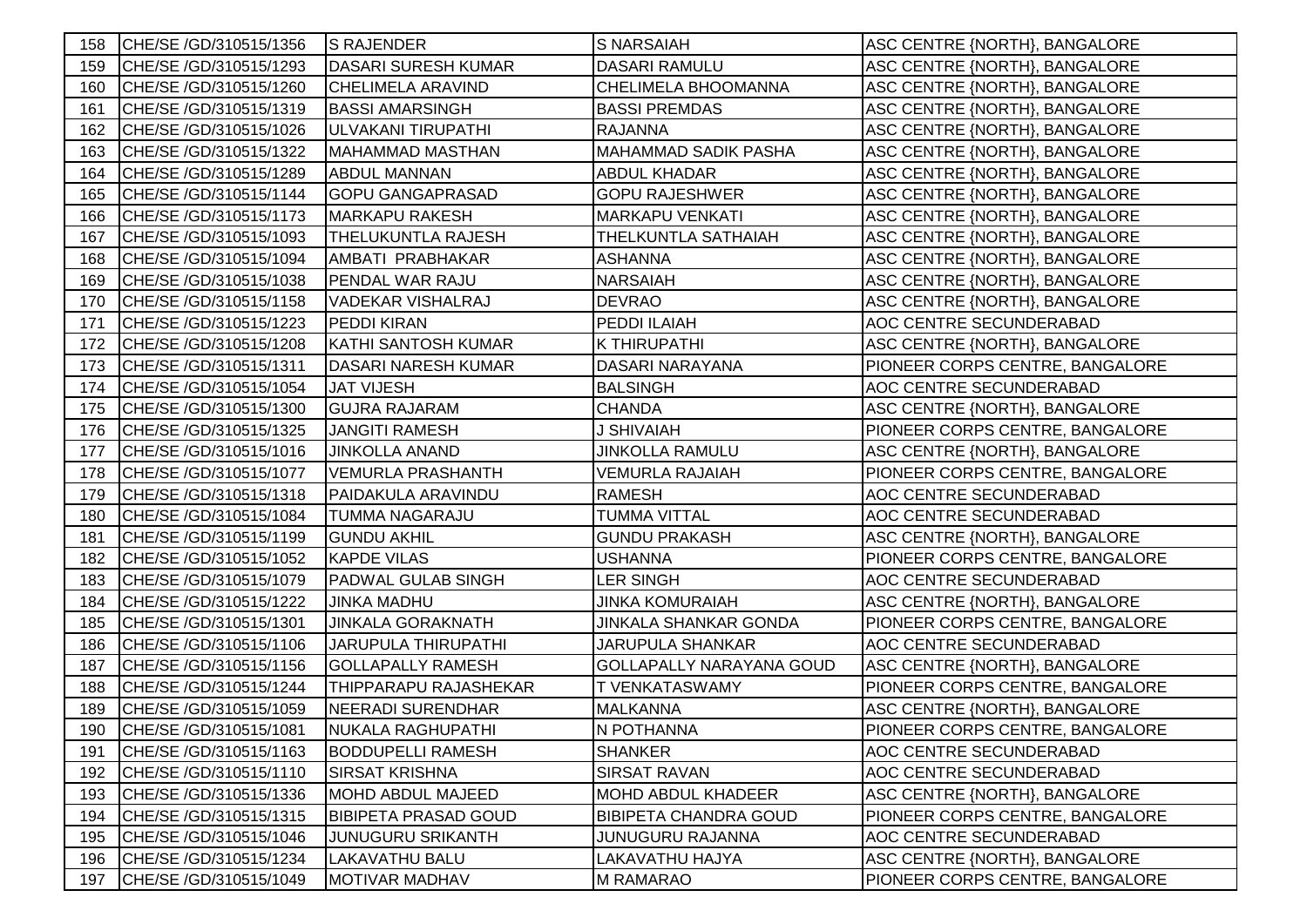| 198 | CHE/SE /GD/310515/1215 | MUPPARAPU                  | MUPPARAPU LAXMIRAJAM       | AOC CENTRE SECUNDERABAD                                    |
|-----|------------------------|----------------------------|----------------------------|------------------------------------------------------------|
| 199 | CHE/SE /GD/310515/1111 | <b>AVULA MAHESH</b>        | <b>AVULA MALLAIAH</b>      | ASC CENTRE {NORTH}, BANGALORE                              |
| 200 | CHE/SE /GD/310515/1297 | <b>THATIKONDA NAGARAJU</b> |                            | THATIKONDA GANGA BHOOMAIAH PIONEER CORPS CENTRE, BANGALORE |
| 201 | CHE/SE /GD/310515/1020 | <b>SUDOLLA SAINATH</b>     | <b>RAMDAS</b>              | AOC CENTRE SECUNDERABAD                                    |
| 202 | CHE/SE /GD/310515/1251 | <b>LACHIGARI MAHESH</b>    | <b>LACHIGARI BHOOMAIAH</b> | ASC CENTRE {NORTH}, BANGALORE                              |
| 203 | CHE/SE /GD/310515/1219 | MARAPALLY RAJU             | <b>MARAPALLY DEVAIAH</b>   | AOC CENTRE SECUNDERABAD                                    |
| 204 | CHE/SE /GD/310515/1226 | <b>NAINI SHEKAR</b>        | NAINI PARASHARAMULU        | ASC CENTRE {NORTH}, BANGALORE                              |
| 205 | CHE/SE /GD/310515/1149 | <b>ADHUMULLA HARISH</b>    | ADHUMULLA NARSAIAH         | AOC CENTRE SECUNDERABAD                                    |
| 206 | CHE/SE /GD/310515/1309 | <b>BASSI BALSINGH</b>      | <b>BASSI GAJIRAM</b>       | ASC CENTRE {NORTH}, BANGALORE                              |
| 207 | CHE/SE /GD/310515/1268 | RAGULA RAMAGOUD            | RAGULA VIBHISHANGOUD       | AOC CENTRE SECUNDERABAD                                    |
| 208 | CHE/SE /GD/310515/1057 | POTHURAJULA SHARATH        | POTHURAJULA VENKATAIAH     | ASC CENTRE {NORTH}, BANGALORE                              |
| 209 | CHE/SE /GD/310515/1258 | <b>UPPU NAVEEN</b>         | <b>U KASHIRAM</b>          | AOC CENTRE SECUNDERABAD                                    |
| 210 | CHE/SE /GD/310515/1247 | <b>GUDIKANDULA NAVEEN</b>  | <b>G ODELU</b>             | ASC CENTRE {NORTH}, BANGALORE                              |
| 211 | CHE/SE /GD/310515/1211 | <b>BURA SAMANTH</b>        | <b>BURA KRISHNA MURTHY</b> | AOC CENTRE SECUNDERABAD                                    |
| 212 | CHE/SE /GD/310515/1055 | <b>SANGI NARESH</b>        | S RAJESHWAR                | ASC CENTRE {NORTH}, BANGALORE                              |
| 213 | CHE/SE /GD/310515/1050 | <b>MALLEPALLI MAHESH</b>   | <b>MALLEPALLI MALLESH</b>  | AOC CENTRE SECUNDERABAD                                    |
| 214 | CHE/SE /GD/310515/1146 | MAHAMMED RAZZAQ            | <b>ISMAIL</b>              | ASC CENTRE {NORTH}, BANGALORE                              |
| 215 | CHE/SE /GD/310515/1064 | NAGAVATH AMARSINGH         | <b>NAGAVATH GANESH</b>     | AOC CENTRE SECUNDERABAD                                    |
| 216 | CHE/SE /GD/310515/1305 | <b>G GNANESHWAR GOUD</b>   | <b>G USHAGOUD</b>          | ASC CENTRE {NORTH}, BANGALORE                              |
| 217 | CHE/SE /GD/310515/1204 | <b>MOHAMMAD HASIF</b>      | <b>MOHAMMAD HYMAD ALI</b>  | AOC CENTRE SECUNDERABAD                                    |
| 218 | CHE/SE /GD/310515/1357 | <b>KUMMARI SURENDAR</b>    | KUMMARI ANJAIAH            | ASC CENTRE {NORTH}, BANGALORE                              |
| 219 | CHE/SE /GD/310515/1120 | KORRI RAMANAIAH            | <b>KORRI RAMESH</b>        | AOC CENTRE SECUNDERABAD                                    |
| 220 | CHE/SE /GD/310515/1017 | <b>CHOLE ESHWAR</b>        | <b>VENKATEE</b>            | ASC CENTRE {NORTH}, BANGALORE                              |
| 221 | CHE/SE /GD/310515/1277 | <b>AZAM</b>                | <b>YOUSUF</b>              | AOC CENTRE SECUNDERABAD                                    |
| 222 | CHE/SE /GD/310515/1341 | <b>BHUTHPALLI EKNATH</b>   | <b>BHUTHPALLI MALLAIAH</b> | ASC CENTRE {NORTH}, BANGALORE                              |
| 223 | CHE/SE /GD/310515/1287 | <b>KOTHWAL VINOD</b>       | KOTHWAL HANMANDLU          | AOC CENTRE SECUNDERABAD                                    |
| 224 | CHE/SE /GD/310515/1303 | Y SHANKAR                  | <b>PENTAIAH</b>            | AOC CENTRE SECUNDERABAD                                    |
| 225 | CHE/SE /GD/310515/1348 | PUTTI SAI KRISHNA          | P SAYANNA                  | ASC CENTRE {NORTH}, BANGALORE                              |
| 226 | CHE/SE /GD/310515/1242 | <b>UPPU KISHORE</b>        | <b>UPPU KOMURAIAH</b>      | ASC CENTRE {NORTH}, BANGALORE                              |
| 227 | CHE/SE /GD/310515/1095 | <b>G SIDDESHWER</b>        | <b>HANMANTHU</b>           | AOC CENTRE SECUNDERABAD                                    |
| 228 | CHE/SE /GD/310515/1097 | PALLAPU THIRUPATHI         | <b>BHEEMANNA</b>           | ASC CENTRE {NORTH}, BANGALORE                              |
| 229 | CHE/SE /GD/310515/1274 | <b>ABDUL RAHEEM</b>        | <b>ABDUL GHANI</b>         | AOC CENTRE SECUNDERABAD                                    |
| 230 | CHE/SE /GD/310515/1361 | PAKANATI KARNAKAR          | PAKANATI NARSIMLU          | ASC CENTRE {NORTH}, BANGALORE                              |
| 231 | CHE/SE /GD/310515/1281 | MOHAMMAD AFROZ             | <b>AHMAD HUSSAIN</b>       | AOC CENTRE SECUNDERABAD                                    |
| 232 | CHE/SE /GD/310515/1235 | NAMILIKONDA SRINIVAS       | NAMILIKONDA BALAIAH        | ASC CENTRE {NORTH}, BANGALORE                              |
| 233 | CHE/SE /GD/310515/1282 | <b>KOLA NAVEEN GOUD</b>    | <b>GANGA GOUD</b>          | AOC CENTRE SECUNDERABAD                                    |
| 234 | CHE/SE /GD/310515/1135 | JADAV DEVANAYAK            | <b>JADAV DASHRATH</b>      | ASC CENTRE {NORTH}, BANGALORE                              |
| 235 | CHE/SE /GD/310515/1254 | DEEKONDAO VINAY            | <b>D TIRUPATHI</b>         | AOC CENTRE SECUNDERABAD                                    |
| 236 | CHE/SE /GD/310515/1176 | <b>ENANKI RAJESH</b>       | E LACHAIAH                 | ASC CENTRE {NORTH}, BANGALORE                              |
| 237 | CHE/SE /GD/310515/1217 | <b>GYADA SAICHAND</b>      | <b>GYADA SATHAIAH</b>      | AOC CENTRE SECUNDERABAD                                    |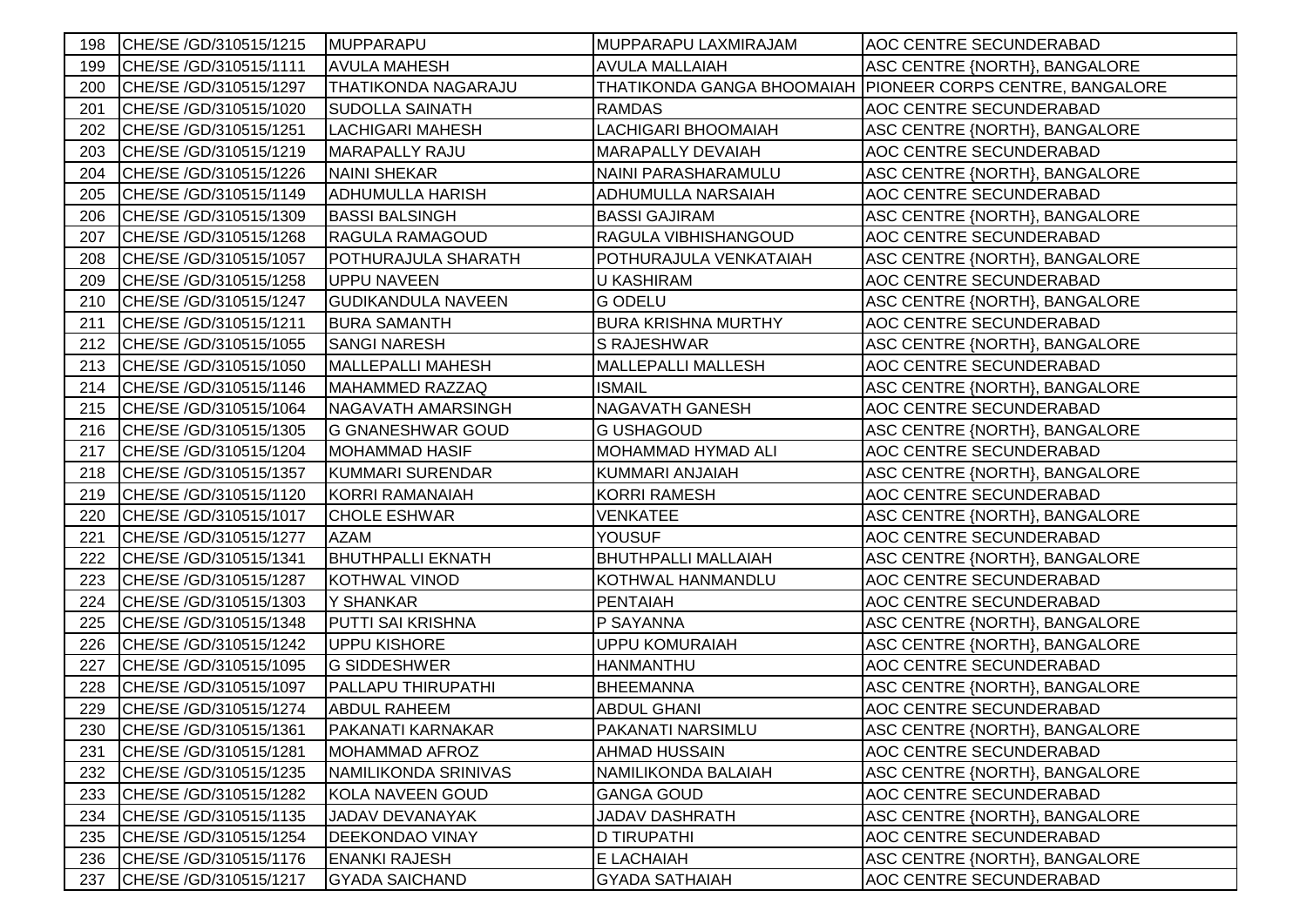| 238 | CHE/SE /GD/310515/1148  | <b>KAVERA SAMPATH</b>                       | <b>KAVERA MALLAIAH</b>        | ASC CENTRE {NORTH}, BANGALORE     |
|-----|-------------------------|---------------------------------------------|-------------------------------|-----------------------------------|
| 239 | CHE/SE /GD/310515/1127  | NAVEENKUMAR                                 | <b>SAYANNA</b>                | AOC CENTRE SECUNDERABAD           |
| 240 | CHE/SE /GD/310515/1338  | <b>GAJULAPALLI SRIKANTH REDDY</b>           | <b>GAJULAPALLI SUBBAREDDY</b> | ASC CENTRE {NORTH}, BANGALORE     |
| 241 | CHE/SE /GD/310515/1286  | PATNAM VINAY KUMAR                          | <b>NARAYANA</b>               | AOC CENTRE SECUNDERABAD           |
| 242 | CHE/SE /GD/310515/1206  | MADUGULA ANANDAM                            | <b>MADUGULA PRABHUDAS</b>     | ASC CENTRE {NORTH}, BANGALORE     |
| 243 | CHE/SE /GD/310515/1164  | <b>BANKA BHEEMESH</b>                       | <b>BANKA YELLANNA</b>         | ASC CENTRE {NORTH}, BANGALORE     |
| 244 | CHE/SE /GD/310515/1224  | SIRAVENI MAHESH                             | SIRAVENI SWAMY                | AOC CENTRE SECUNDERABAD           |
| 245 | CHE/SE /GD/310515/1329  | RUDRA PRASHANTH                             | RUDRA RAJAIAH                 | AOC CENTRE SECUNDERABAD           |
| 246 | CHE/SE /GD/310515/1321  | JADAV KARAN                                 | <b>SANTHOSH</b>               | ASC CENTRE {NORTH}, BANGALORE     |
| 247 | CHE/SE /GD/310515/1276  | <b>THOTA ANIL</b>                           | <b>THOTA NARSAIAH</b>         | AOC CENTRE SECUNDERABAD           |
| 248 | CHE/SE /GD/310515/1298  | CHITTEPU SHIVARAMA KRISHNA                  | <b>MANIK RAO</b>              | ASC CENTRE {NORTH}, BANGALORE     |
| 249 | CHE/SE /GD/310515/1068  | <b>ANTHARPULA RAJENDAR</b>                  | ANTHARPULA RAJALINGU          | AOC CENTRE SECUNDERABAD           |
| 250 | CHE/SE /GD/310515/1353  | <b>TALARI SHIVAKUMAR</b>                    | <b>TALARI BALA KANAKAIAH</b>  | ASC CENTRE {NORTH}, BANGALORE     |
| 251 | CHE/SE /GD/310515/1190  | <b>MULKALA SATISH</b>                       | MULKALA RATHNAIAH             | ASC CENTRE {NORTH}, BANGALORE     |
| 252 | CHE/SE /GD/310515/1082  | <b>GITHE SANTOSH</b>                        | <b>GITHE MARUTHI</b>          | ASC CENTRE {NORTH}, BANGALORE     |
| 253 | CHE/SE /GD/310515/1112  | MADAVI NAGA RAJU                            | MADAVI DAYAKAR                | ASC CENTRE {NORTH}, BANGALORE     |
| 254 | CHE/SE /GD/310515/1253  | <b>BASSI BALARAM</b>                        | <b>BASSI SAJANLAL</b>         | ASC CENTRE {NORTH}, BANGALORE     |
| 255 | CHE/SE /GD/310515/1326  | <b>GANGADHARI ARUN KUMAR</b>                | <b>GANGADHARI GANGARAM</b>    | ASC CENTRE {NORTH}, BANGALORE     |
| 256 | CHE/SE /GD/310515/1272  | <b>MOHD MASTAN PASHA</b>                    | <b>MOHD CHANDPASHA</b>        | ASC CENTRE {NORTH}, BANGALORE     |
| 257 | CHE/SE /GD/310515/1295  | <b>SARGU SAMPATH</b>                        | <b>SARGU RAMULU</b>           | ASC CENTRE {NORTH}, BANGALORE     |
| 258 | CHE/SE /GD/310515/1121  | <b>MAACHARLA PRAVEEN</b>                    | <b>POSHETTY</b>               | ASC CENTRE {NORTH}, BANGALORE     |
| 259 | CHE/SE /GD/310515/1267  | <b>ANDRIYALA SAIKUMAR</b>                   | ANDRIYALA KISHTAIAH           | ASC CENTRE {NORTH}, BANGALORE     |
| 260 | CHE/SE /GD/310515/1060  | LAKKAKULA GOUTHAM                           | LAKKAKULA POSHANNA            | ASC CENTRE {NORTH}, BANGALORE     |
| 261 | CHE/SE /GD/310515/1360  | <b>MD QHADEER AHMED</b>                     | MOHD JEELANI                  | ASC CENTRE {NORTH}, BANGALORE     |
| 262 | CHE/SE /GD/310515/1265  | AKULA ANIL KUMAR                            | A KOTI                        | ASC CENTRE {NORTH}, BANGALORE     |
| 263 | CHE/SE /GD/310515/1284  | RUDAVATH PRAVEEN                            | R SAJJAN                      | ASC CENTRE {NORTH}, BANGALORE     |
| 264 | CHE/SE /GD/310515/1072  | <b>KASTHURI DATTU</b>                       | LASMANNA                      | ASC CENTRE {NORTH}, BANGALORE     |
| 265 | CHE/SE /GD/310515/1048  | <b>MUTHI SRIKANTH</b>                       | <b>M KISTU</b>                | ASC CENTRE {NORTH}, BANGALORE     |
| 266 | CHE/SE /GD/310515/1089  | <b>MOHD SALMAN</b>                          | <b>MOHD MUJEEB</b>            | ASC CENTRE {NORTH}, BANGALORE     |
| 267 | CHE/SE /GD/310515/1312  | <b>AMRAJ MANISH</b>                         | AMRAJ RAJU                    | ASC CENTRE {NORTH}, BANGALORE     |
| 268 | CHE/SE /GD/310515/1255  | <b>BADAVATH GANESH</b>                      | <b>BAKSHA</b>                 | ASC CENTRE {NORTH}, BANGALORE     |
| 269 | CHE/VI / GD/310515/1267 | <b>SHAIK BASHA</b>                          | <b>SHAIK REHMAN</b>           | MARATHA LIGHT INF CENTRE, BELGAUM |
| 270 | CHE/VI / GD/310515/1458 | YEDLA VENKATESH                             | YEDLA NARAYANA APPADU         | ARTY CENTRE, HYDERABAD [166]      |
| 271 | CHE/SE /GD/310515/1062  | PARELLA MURTHI                              | P ASHANNA                     | ARTY CENTRE, HYDERABAD [166]      |
| 272 | CHE/SE /GD/310515/1290  | <b>CHAVAN SURESH</b>                        | <b>CHAVAN RAMRAO</b>          | ARTY CENTRE, NRC [170]            |
| 273 | CHE/VI / GD/310515/1464 | PANDI APPALA NARASAYYA                      | PANDI KONDABABU               | ARTY CENTRE, HYDERABAD [166]      |
| 274 | CHE/VI / GD/310515/1404 | KAKI BHASKARA RAO                           | <b>KAKI SUDHAKAR RAO</b>      | ARTY CENTRE, NRC [ 170 ]          |
| 275 | CHE/SE /GD/310515/1339  | <b>GUGULOTH RAMESH</b>                      | <b>GUGULOTH SHANKAR</b>       | ARTY CENTRE, HYDERABAD [166]      |
| 276 | CHE/VI / GD/310515/1028 | <b>BODDEPALLI ANNAJI RAO</b>                | <b>BODDEPALLI APPANNA</b>     | ARTY CENTRE, NRC [ 170 ]          |
| 277 | CHE/SE /GD/310515/1063  | BRAHMANDABHERI NARESH RAJU B SITHARAMA RAJU |                               | ARTY CENTRE, NRC [170]            |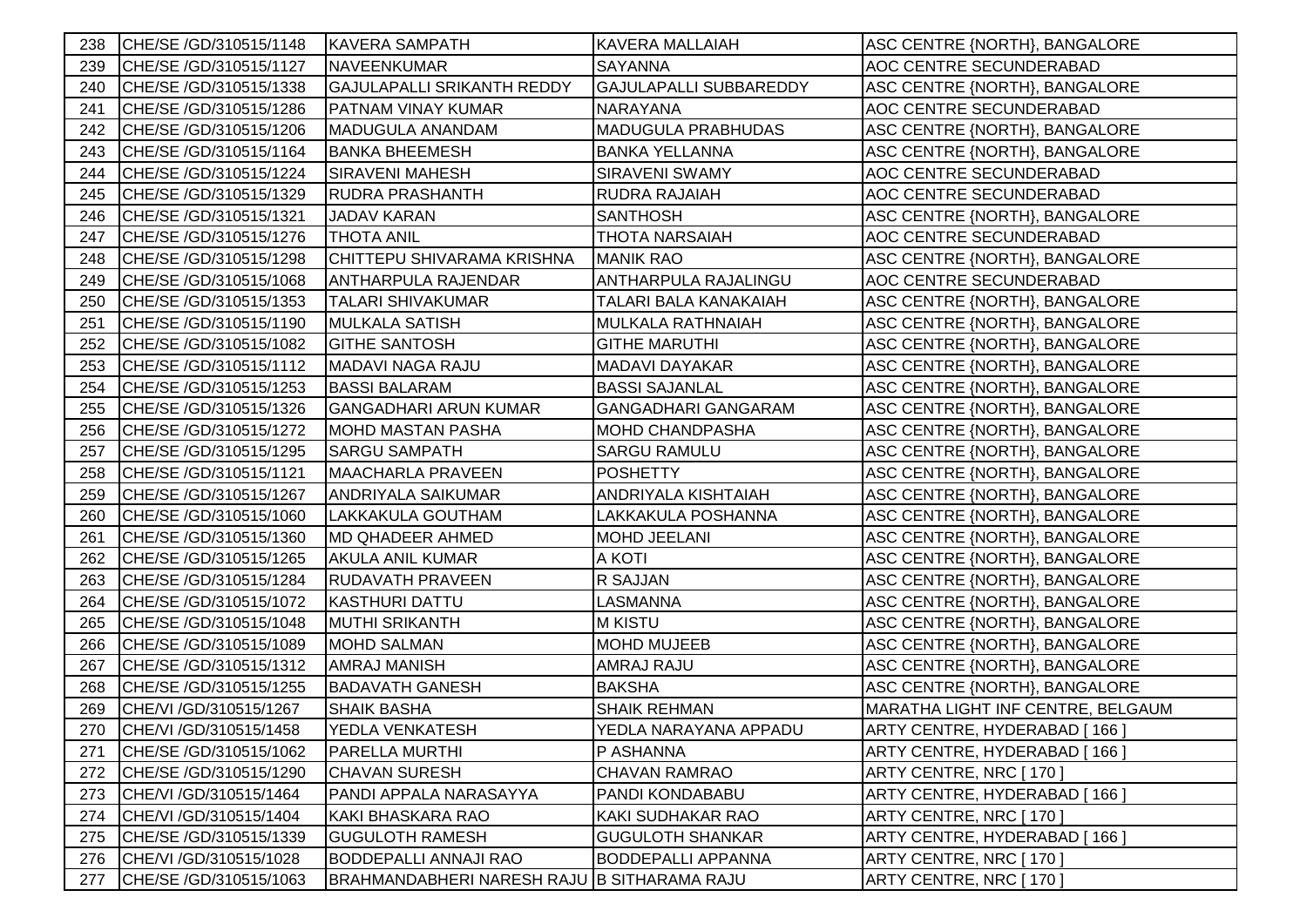| 278 | CHE/VI / GD/310515/1310    | <b>MAJJI SATEESH</b>         | <b>MAJJI NARASIMHULU</b>    | ARTY CENTRE, NRC [170]       |
|-----|----------------------------|------------------------------|-----------------------------|------------------------------|
| 279 | CHE/VI / GD/310515/1002    | PODILAPU SANKARARAO          | PODILAPU SRINIVASARAO       | ARTY CENTRE, NRC [170]       |
| 280 | CHE/VI /GD/310515/1027     | CHINTHU GOVINDARAO           | <b>CHINTHU MALLESU</b>      | ARTY CENTRE, HYDERABAD [166] |
| 281 | CHE/VI / GD/310515/1278    | <b>BONANGI LAKSHUM NAIDU</b> | <b>BONANGI PENTAM NAIDU</b> | ARTY CENTRE, HYDERABAD [166] |
| 282 | CHE/SE /GD/310515/1187     | NAMALA PURNACHANDER          | NAMALA CHINA LAXMIRAJAM     | ARTY CENTRE, HYDERABAD [166] |
| 283 | CHE/VI / GD/310515/1078    | <b>KOLLI UPENDRA</b>         | <b>KOLLI RAMARAO</b>        | ARTY CENTRE, NRC [ 170 ]     |
| 284 | CHE/SE /GD/310515/1307     | SURYAVAMSHI ANIL             | LAXMAN                      | ARTY CENTRE, NRC [ 170 ]     |
| 285 | CHE/VI /GD/310515/1030     | <b>BENDI RAMBABU</b>         | <b>BENDI CHUKKANNA</b>      | ARTY CENTRE, HYDERABAD [166] |
| 286 | CHE/VI / GD/310515/1048    | CHINTADA NARAYANA RAO        | CHINTADA BHASKARA RAO       | ARTY CENTRE, NRC [170]       |
| 287 | CHE/VI /GD/310515/1031     | <b>GUJJU KRISHNA RAO</b>     | <b>GUJJU JOGAYYA</b>        | ARTY CENTRE, HYDERABAD [166] |
| 288 | CHE/VI / GD/310515/1479    | LAKKARAJU SRINIVAS           | LAKKARAJU NAIDU             | ARTY CENTRE, HYDERABAD [166] |
| 289 | CHE/VI / GD/310515/1139    | PANCHIREDDI KAMESWARA RAO    | PANDHIREDDI RAMA RAO        | ARTY CENTRE, NRC [170]       |
| 290 | CHE/VI / GD/310515/1478    | <b>GURRALA RAMANA</b>        | <b>GURRALA NOOKNAIDU</b>    | ARTY CENTRE, HYDERABAD [166] |
| 291 | CHE/SE /GD/310515/1292     | <b>KARNE RAJU</b>            | <b>BALAIAH</b>              | ARTY CENTRE, NRC [170]       |
| 292 | CHE/SE /GD/310515/1043     | KUNDARAPU LAXMAN             | K VISHWANATHAM              | ARTY CENTRE, HYDERABAD [166] |
| 293 | CHE/VI / GD/310515/1292    | <b>ALAMANDA SURESH</b>       | ALAMANDA NARAYANA RAO       | ARTY CENTRE, NRC [ 170 ]     |
| 294 | CHE/VI / GD/310515/1199    | YEVVARI BALARAJU             | YEVVARI KURMA RAO           | ARTY CENTRE, HYDERABAD [166] |
| 295 | CHE/VI / GD/310515/1223    | PADALA SANTOSH KUMAR         | PADALA KRISHNA RAO          | ARTY CENTRE, NRC [170]       |
| 296 | CHE/VI / GD/310515/1363    | <b>KANDI GANESH</b>          | <b>K NARISAMMA</b>          | ARTY CENTRE, HYDERABAD [166] |
| 297 | CHE/VI / GD/310515/1247    | <b>BONGU VENKATESH</b>       | <b>BONGU APPALARAJU</b>     | ARTY CENTRE, NRC [ 170 ]     |
| 298 | CHE/VI /GD/310515/1049     | DANDUPATI KURMARAO           | DANDUPATI LAKSHUMAMMA       | ARTY CENTRE, HYDERABAD [166] |
| 299 | CHE/VI / GD/310515/1072    | DUPPALA POORNA RAO           | <b>DUPPALA SURI</b>         | ARTY CENTRE, HYDERABAD [166] |
| 300 | CHE/VI / GD/310515/1053    | PUPPALA TULASHI RAO          | P KAMESWARA RAO             | ARTY CENTRE, NRC [170]       |
| 301 | CHE/VI / GD/310515/1133    | <b>RUPPA GIRI BABU</b>       | <b>RUPPA DURGA RAO</b>      | ARTY CENTRE, NRC [170]       |
| 302 | CHE/VI / GD/310515/1257    | <b>KOLLI MAHESH</b>          | KOLLI KOTESWARA RAO         | ARTY CENTRE, HYDERABAD [166] |
| 303 | CHE/VI /GD/310515/1409     | <b>DUVVARI AJAY</b>          | DUVVARI VENKATARAO          | ARTY CENTRE, NRC [170]       |
| 304 | CHE/VI / GD/310515/1181    | ATTADA SASIBHUSHAN           | ATTADA RAVANAYYA            | ARTY CENTRE, HYDERABAD [166] |
| 305 | CHE/VI / GD/310515/1410    | JEERU RAMBABU                | <b>JEERU YERRAYYA</b>       | ARTY CENTRE, NRC [ 170 ]     |
| 306 | CHE/VI / GD/310515/1216    | PORAPU NAVEEN                | PORAPU APPA RAO             | ARTY CENTRE, HYDERABAD [166] |
| 307 | CHE/VI / GD/310515/1441    | <b>GORLI GANESH</b>          | <b>GORLI NAGESWARA RAO</b>  | ARTY CENTRE, NRC [170]       |
| 308 | CHE/VI /GD/310515/1151     | <b>MATCHA SOMESWARA RAO</b>  | <b>MATCHA PURUSHOTTAM</b>   | ARTY CENTRE, HYDERABAD [166] |
| 309 | CHE/VI / GD/310515/1263    | DONTALA BANGARAUNAIDU        | <b>DONTALA KRISHNA</b>      | ARTY CENTRE, NRC [170]       |
|     | 310 CHE/SE /GD/310515/1010 | SUBRAMANYAM SUBHASH          | SUNDRAM SUBRAMANYAM         | ARTY CENTRE, HYDERABAD [166] |
| 311 | CHE/SE /GD/310515/1018     | <b>BHEEMANAVENI NIKHIL</b>   | BHEEMANEAVENI ASHANNA       | ARTY CENTRE, NRC [170]       |
| 312 | CHE/SE /GD/310515/1091     | <b>MOKKERA HAREESH</b>       | <b>RAJESHWAR</b>            | ARTY CENTRE, HYDERABAD [166] |
| 313 | CHE/SE /GD/310515/1231     | <b>KOMMU SRAVAN</b>          | <b>RAJAMALLU</b>            | ARTY CENTRE, NRC [170]       |
| 314 | CHE/SE /GD/310515/1126     | <b>EMBADI KIRAN KUMAR</b>    | EMBADI RAJALINGU            | ARTY CENTRE, HYDERABAD [166] |
| 315 | CHE/SE /GD/310515/1197     | <b>BOLAVENI SRINU</b>        | <b>BOLAVENI VYKUNTAM</b>    | ARTY CENTRE, NRC [170]       |
| 316 | CHE/SE /GD/310515/1099     | C MADHAVUNI GIRIDHAR SAI     | MADHAVUNI DIVAKAR RAO       | ARTY CENTRE, NRC [ 170]      |
| 317 | CHE/SE /GD/310515/1012     | <b>SIJJU TIWARI</b>          | <b>MADAN TIWARI</b>         | ARTY CENTRE, HYDERABAD [166] |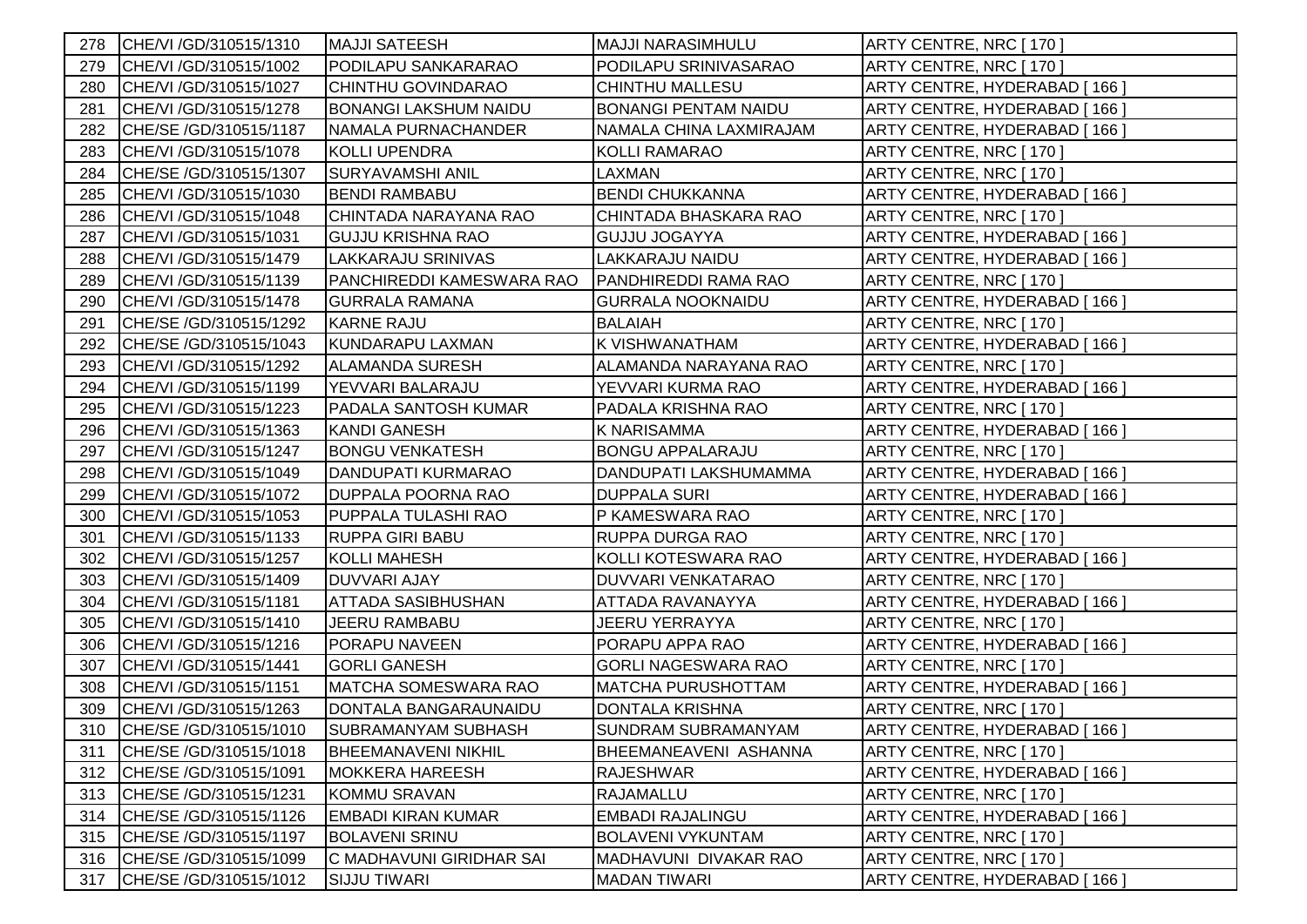| 318 | CHE/SE /GD/310515/1302 | <b>THADWAI SRIKANTH</b>      | <b>THADWAI SAILU</b>      | ARTY CENTRE, NRC [ 170 ]                  |
|-----|------------------------|------------------------------|---------------------------|-------------------------------------------|
| 319 | CHE/SE /GD/310515/1047 | <b>ALLOLLA HARISH</b>        | <b>BHUMANNA</b>           | ARTY CENTRE, HYDERABAD [166]              |
| 320 | CHE/SE /GD/310515/1027 | <b>D RAVIKANTH</b>           | <b>MADHAV</b>             | ARTY CENTRE, NRC [ 170 ]                  |
| 321 | CHE/SE /GD/310515/1179 | POTHULA SHASHI KUMAR         | VENKATESH                 | ARTY CENTRE, HYDERABAD [166]              |
| 322 | CHE/SE /GD/310515/1191 | NUNAVATH THIRUPATHINAYAK     | NUNAVATH RAJYA            | ARTY CENTRE, HYDERABAD [166]              |
| 323 | CHE/SE /GD/310515/1193 | NAGAVELLI SRIKANTH           | <b>NAGAVELLI SRINIVAS</b> | ARTY CENTRE, NRC [170]                    |
| 324 | CHE/SE /GD/310515/1098 | POTHARLA GANESH              | <b>NARSAIAH</b>           | ARTY CENTRE, HYDERABAD [166]              |
| 325 | CHE/SE /GD/310515/1105 | <b>BANOTH VENKATESH</b>      | <b>BANOTH PANTULU</b>     | ARTY CENTRE, NRC [170]                    |
| 326 | CHE/SE /GD/310515/1343 | <b>RAGESH GIRIDHAR</b>       | R HANMANDLU               | ARTY CENTRE, HYDERABAD [166]              |
| 327 | CHE/SE /GD/310515/1155 | <b>MANDA SHEKHAR</b>         | <b>MANDA SHIVAIAH</b>     | ARTY CENTRE, NRC [170]                    |
| 328 | CHE/SE /GD/310515/1344 | PULLA SANTOSH                | PULLA SAILOO              | ARTY CENTRE, NRC [ 170 ]                  |
| 329 | CHE/SE /GD/310515/1171 | <b>ITIKYALA MAHESH</b>       | <b>ITIKYALA MALLAIAH</b>  | ARTY CENTRE, HYDERABAD [166]              |
| 330 | CHE/SE /GD/310515/1195 | <b>DARGULA NARESH</b>        | <b>DARGULA KOMURAIAH</b>  | ARTY CENTRE, HYDERABAD [166]              |
| 331 | CHE/SE /GD/310515/1294 | <b>VADLA KRISHNA</b>         | V VENKATESHAM             | ARTY CENTRE, NRC [170]                    |
| 332 | CHE/SE /GD/310515/1107 | <b>GOUTHOORI RAKESH</b>      | <b>GOUTHOORI RAJANNA</b>  | ARTY CENTRE, HYDERABAD [166]              |
| 333 | CHE/SE /GD/310515/1002 | <b>RATHOD LAKHAN</b>         | <b>RATHOD INDAL</b>       | ARTY CENTRE, NRC [170]                    |
| 334 | CHE/SE /GD/310515/1041 | <b>BODDU SAI KUMAR</b>       | <b>B VENKATA RAMANA</b>   | ARTY CENTRE, NRC [170]                    |
| 335 | CHE/SE /GD/310515/1313 | <b>BODI PANDARI</b>          | <b>RAMULU</b>             | ARTY CENTRE, HYDERABAD [166]              |
| 336 | CHE/SE /GD/310515/1174 | <b>GOUTAM CHAKRABORTY</b>    | <b>SAJAL CHAKRABORTY</b>  | ARTY CENTRE, HYDERABAD [166]              |
| 337 | CHE/SE /GD/310515/1261 | <b>MAMINDLA GANESH KUMAR</b> | <b>MAMINDLA RAJU</b>      | ARTY CENTRE, NRC [170]                    |
| 338 | CHE/SE /GD/310515/1225 | RACHAKONDA MADHUKAR          | R KANUKAIAH               | ARTY CENTRE, HYDERABAD [166]              |
| 339 | CHE/SE /GD/310515/1236 | <b>JINUKA VENKATESH</b>      | <b>JINUKA KOMURAIAH</b>   | ARTY CENTRE, NRC [170]                    |
| 340 | CHE/SE /GD/310515/1257 | <b>MALAV ATH SHEKHAR</b>     | <b>M CHINNA GANESH</b>    | ARTY CENTRE, HYDERABAD [166]              |
| 341 | CHE/SE /GD/310515/1358 | KOLUGURI MENENDAR REDDY      | KOLUGURI THIRUPATHI REDDY | ARTY CENTRE, NRC [170]                    |
| 342 | CHE/SE /GD/310515/1087 | <b>DOUDLA RAVITEJA</b>       | <b>DOUDLA RAJESHWAR</b>   | <b>BDE OF GUARDS REGT CENTRE, KAMPTEE</b> |

## **SOL TECH CAT : LIST OF SUCCESSFUL CANDIDATES CEE HELD ON 31 MAY 2015**

| Ser No | <b>Roll No</b>          | <b>Name of Candidate</b>    | <b>Father's Name</b>     | <b>Allotted Regt/Corps Centre</b> |
|--------|-------------------------|-----------------------------|--------------------------|-----------------------------------|
|        | CHE/VI /ST/310515/39501 | <b>DASARI RAVI</b>          | DASARI GURNAIDU          | 1 STC, JABALPUR                   |
|        | CHE/VI /ST/310515/39662 | <b>KAMBALA HARI BABU</b>    | KAMBALA KANAKA RAJU      | 2 STC, PANJI GOA                  |
|        | CHE/VI /ST/310515/39598 | <b>BARLA PAPA RAO</b>       | <b>BARLA ASIRIPOLU</b>   | 1 STC, JABALPUR                   |
|        | CHE/VI /ST/310515/39582 | <b>PULAPA VENKATA RAO</b>   | <b>PULAPA PAPA RAO</b>   | AAD CORPS CENTRE, GOPALPUR        |
|        | CHE/VI /ST/310515/39610 | SAMPATIRAO RAJESH           | SAMPATIRAO SATYANNARAYAN | 1 STC, JABALPUR                   |
|        | CHE/VI /ST/310515/39609 | <b>DURGASI HARI KRISHNA</b> | <b>DURGASI RAMAYYA</b>   | 2 STC, PANJI GOA                  |
|        | CHE/VI /ST/310515/39618 | <b>IMEDATHANA YUGANDHAR</b> | MEDATHANA APPA RAO       | AAD CORPS CENTRE, GOPALPUR        |
|        | CHE/VI /ST/310515/39699 | MANYAM SHIVA KUMAR          | <b>MANYAM PULLA RAO</b>  | 1 STC, JABALPUR                   |
|        | CHE/VI /ST/310515/39599 | <b>DUGANA ASHOK</b>         | <b>DUGANA ESWARARAO</b>  | 2 STC, PANJI GOA                  |
| 10     | CHE/VI /ST/310515/39656 | <b>KONA SRINU</b>           | KONA APPALANAIDU         | 2 STC, PANJI GOA                  |
|        | CHE/VI /ST/310515/39515 | <b>KEELU BHEEMA RAO</b>     | <b>KEELU NARAYANA</b>    | 1 STC, JABALPUR                   |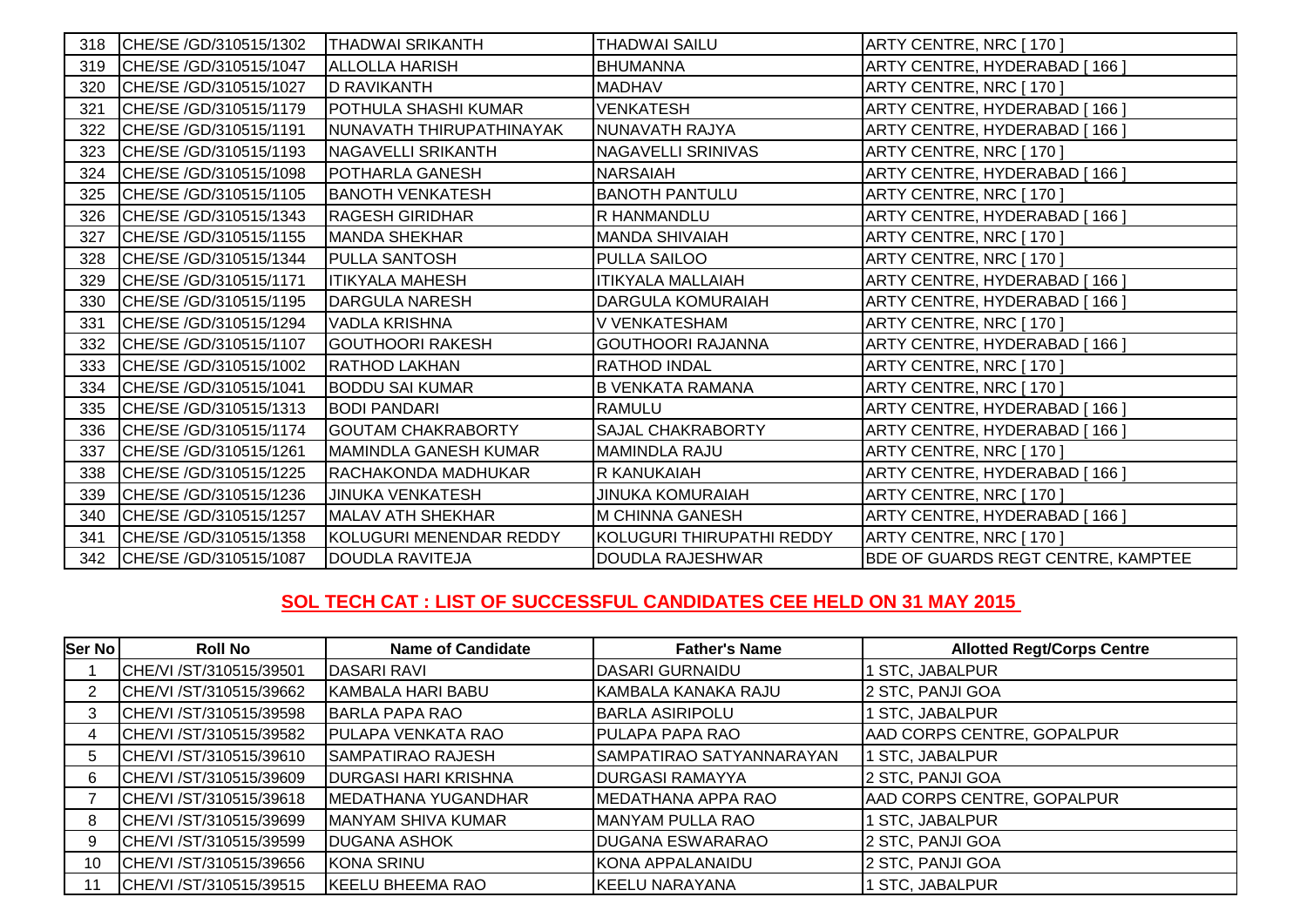| 12 | CHE/VI /ST/310515/39538 | <b>PATTA SANTHOSH</b>       | <b>PATTA PAPARAO</b>         | 2 STC, PANJI GOA           |
|----|-------------------------|-----------------------------|------------------------------|----------------------------|
| 13 | CHE/VI /ST/310515/39667 | <b>BATTE PRADEEP KUMAR</b>  | <b>BATTE SATYARAO</b>        | AAD CORPS CENTRE, GOPALPUR |
| 14 | CHE/SE /ST/310515/39527 | <b>SATPUTHE VARA PRASAD</b> | S VENKAT RAMANA              | 1 STC, JABALPUR            |
| 15 | CHE/VI /ST/310515/39627 | SIMMA TEJESWARAO            | SIMMA SIMHACHALAM            | 2 STC, PANJI GOA           |
| 16 | CHE/VI /ST/310515/39503 | PALAKOLLU BHANUMURTY        | PALAKOLLU APPALARAJU         | AAD CORPS CENTRE, GOPALPUR |
| 17 | CHE/VI /ST/310515/39678 | <b>GALALA VENKATESH</b>     | <b>GALALA APPA RAO</b>       | AAD CORPS CENTRE, GOPALPUR |
| 18 | CHE/VI /ST/310515/39529 | NARSIPURAM TEJESWARA RAO    | NARSIPURAM KAMAYYA           | AAD CORPS CENTRE, GOPALPUR |
| 19 | CHE/VI /ST/310515/39528 | MURAPAKA APPALANAIDU        | MURAPAKA YARRAYYA            | 1 EME CENTRE, SECUNDERABAD |
| 20 | CHE/VI /ST/310515/39658 | KANTAMREDDY KONDALA RAO     | <b>K MARAJU</b>              | 1 STC, JABALPUR            |
| 21 | CHE/VI /ST/310515/39521 | SAANNIBOINA SATISH          | SANNIBOINA LAKSHMANA RAO     | AAD CORPS CENTRE, GOPALPUR |
| 22 | CHE/SE /ST/310515/39545 | <b>MALAVATH VITTAL</b>      | MALAVATH PARASHURAM          | 1 STC, JABALPUR            |
| 23 | CHE/VI /ST/310515/39613 | DANGA SURESH KUMAR          | <b>DANGA GANGAYYA</b>        | 2 STC, PANJI GOA           |
| 24 | CHE/SE /ST/310515/39598 | S BHANUCHANDER REDDY        | SAYAMMAGARI SIDHA REDDY      | 3 EME CENTRE, BHOPAL       |
| 25 | CHE/VI /ST/310515/39506 | <b>SURU SANAKARA RAO</b>    | <b>SURU TULASI RAO</b>       | AAD CORPS CENTRE, GOPALPUR |
| 26 | CHE/VI /ST/310515/39620 | YALAMANCHILI SAIRAGHU       | Y ATCHUTA                    | 2 STC, PANJI GOA           |
| 27 | CHE/VI /ST/310515/39675 | JANKALI YERRAJI             | JANKALI VARA LAKSHMI         | 1 STC, JABALPUR            |
| 28 | CHE/VI /ST/310515/39663 | VANDANA BABU RAO            | VANDANA PAPI NAIDU           | 2 STC, PANJI GOA           |
| 29 | CHE/SE /ST/310515/39581 | <b>SAPPIDI SRAVAN REDDY</b> | SAPPIDI RAJA REDDY           | AAD CORPS CENTRE, GOPALPUR |
| 30 | CHE/VI /ST/310515/39520 | <b>BURI SRIKANTH</b>        | <b>B DURGA RAO</b>           | 1 STC, JABALPUR            |
| 31 | CHE/VI /ST/310515/39608 | PEDIREDLA MURALI KRISHNA    | PEDIREDLA SIMHACHALAM        | 1 EME CENTRE, SECUNDERABAD |
| 32 | CHE/VI /ST/310515/39576 | <b>BANDI RAMANA</b>         | <b>BANDI CHITTIVADU</b>      | 1 STC, JABALPUR            |
| 33 | CHE/VI /ST/310515/39546 | KUMMARI APPALA NAIDU        | KUMMARI SIMMAYYA             | AAD CORPS CENTRE, GOPALPUR |
| 34 | CHE/SE /ST/310515/39613 | <b>GUGLOTH NARESH</b>       | <b>GUGLOTH KOMIRYA</b>       | 1 STC, JABALPUR            |
| 35 | CHE/VI /ST/310515/39518 | VADADA POORNA CHANDRA RAO   | V RAJA RAO                   | 2 STC, PANJI GOA           |
| 36 | CHE/SE /ST/310515/39519 | DYAGALA VISHNUVARDHAN       | <b>SAYANNA</b>               | AAD CORPS CENTRE, GOPALPUR |
| 37 | CHE/VI /ST/310515/39550 | DURGASI SARVESWARA RAO      | <b>DURGASI JAGANNAYAKULU</b> | 1 STC, JABALPUR            |
| 38 | CHE/VI /ST/310515/39577 | <b>GUJJU LAVANKUMAR</b>     | <b>GUJJU YAMAYYA</b>         | 2 STC, PANJI GOA           |
| 39 | CHE/VI /ST/310515/39626 | <b>METTA DURGA RAO</b>      | <b>METTA APPARAO</b>         | 1 STC, JABALPUR            |
| 40 | CHE/VI /ST/310515/39666 | ILLAPU SRINIVASA RAO        | <b>ILLAPU VENKATA RAO</b>    | 2 STC, PANJI GOA           |
| 41 | CHE/VI /ST/310515/39657 | <b>MUVVA GOWRI SANKAR</b>   | MUVVA APPALA SWAMY           | AAD CORPS CENTRE, GOPALPUR |
| 42 | CHE/SE /ST/310515/39517 | <b>PANASA VENKATESH</b>     | PANASA RAJAMALLU             | 1 STC, JABALPUR            |
| 43 | CHE/VI /ST/310515/39681 | JERRIPOTHULA MADHUBABU      | JERRIPOTHULA RAJUNAIDU       | 2 STC, PANJI GOA           |
| 44 | CHE/VI /ST/310515/39569 | <b>BBOMMALI RAJASHEKHAR</b> | <b>B SIMMAYYA</b>            | AAD CORPS CENTRE, GOPALPUR |
| 45 | CHE/VI /ST/310515/39592 | <b>BALAKA SRINADH</b>       | <b>BALAKA JOGARAO</b>        | 1 STC, JABALPUR            |
| 46 | CHE/VI /ST/310515/39545 | <b>PALLI SRIDHAR</b>        | P SHANKARA RAO               | 2 STC, PANJI GOA           |
| 47 | CHE/VI /ST/310515/39575 | <b>ITOTHU KISHORE KUMAR</b> | <b>IROTHU ANNAJIRAO</b>      | AAD CORPS CENTRE, GOPALPUR |
| 48 | CHE/VI /ST/310515/39673 | POTNURU TIRUPATHI RAO       | POTNURU MOHANA RAO           | 1 STC, JABALPUR            |
| 49 | CHE/SE /ST/310515/39568 | KUNTA RAJASHEKAR REDDY      | KUNTA AMRUTHA REDDY          | 2 STC, PANJI GOA           |
| 50 | CHE/VI /ST/310515/39682 | POTNURI VIJAY SANKAR        | <b>POTNURI SMBA</b>          | AAD CORPS CENTRE, GOPALPUR |
| 51 | CHE/VI /ST/310515/39519 | KORNU BHASKARA RAO          | <b>KORNU SATYAM</b>          | 1 STC, JABALPUR            |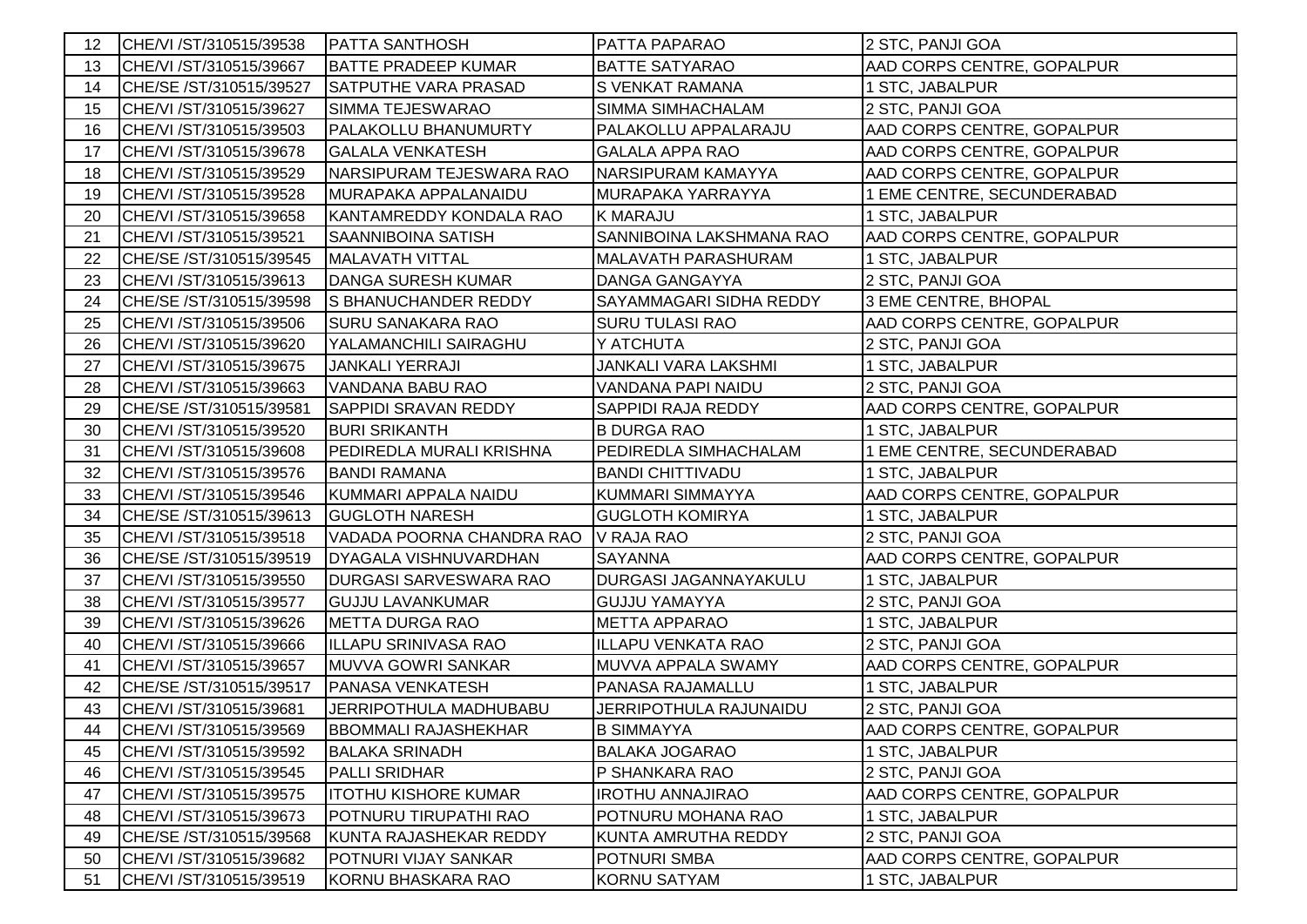| 52 | CHE/VI /ST/310515/39523 | <b>PAPPU MANIKANTA</b>         | P SURYANARAYANA           | 2 STC, PANJI GOA           |
|----|-------------------------|--------------------------------|---------------------------|----------------------------|
| 53 | CHE/VI /ST/310515/39684 | <b>BEJJU HARESH</b>            | BEJJU VIGNESWARA RAO      | AAD CORPS CENTRE, GOPALPUR |
| 54 | CHE/SE /ST/310515/39560 | <b>PERATI SANDEEP</b>          | <b>RAJAIAH</b>            | 1 STC, JABALPUR            |
| 55 | CHE/VI /ST/310515/39591 | <b>TURLA LATCHAYYA</b>         | TURLA LAAKSHUMU           | AAD CORPS CENTRE, GOPALPUR |
| 56 | CHE/VI /ST/310515/39688 | SIGIREDDI DAVEED RAJU          | SIGIREDDI SURIBABU        | 2 STC, PANJI GOA           |
| 57 | CHE/VI /ST/310515/39665 | <b>DUDDIPUDI SRIDHAR</b>       | <b>DUDDIPUDI RAMBABU</b>  | AAD CORPS CENTRE, GOPALPUR |
| 58 | CHE/VI /ST/310515/39568 | <b>ROUTHU MURALI</b>           | ROUTHU APPALASWAMINAIDU   | 1 STC, JABALPUR            |
| 59 | CHE/VI /ST/310515/39653 | <b>GUDUPU RAMU</b>             | <b>RAJULU</b>             | 2 STC, PANJI GOA           |
| 60 | CHE/VI /ST/310515/39648 | <b>SAINI VENKATESH</b>         | SAINI LAKSHMINARAYANA     | AAD CORPS CENTRE, GOPALPUR |
| 61 | CHE/SE /ST/310515/39573 | <b>CH NITHIN REDDY</b>         | CH RAJENDHAR REDDY        | 2 STC, PANJI GOA           |
| 62 | CHE/SE /ST/310515/39543 | <b>BASA SAIKRUSHNA</b>         | <b>BASA RAJESHWER</b>     | AAD CORPS CENTRE, GOPALPUR |
| 63 | CHE/VI /ST/310515/39646 | RAJI VENKUNAIDU                | RAJI SIMHACHALAMNAIDU     | 3 EME CENTRE, BHOPAL       |
| 64 | CHE/VI /ST/310515/39671 | SUNKARA GOVINDA RAJU           | <b>SUNKARA RAMU</b>       | 1 STC, JABALPUR            |
| 65 | CHE/SE /ST/310515/39509 | <b>PEDDAPARDI GANESH</b>       | PEDDAPARDI LASMANNA       | 2 STC, PANJI GOA           |
| 66 | CHE/SE /ST/310515/39595 | <b>VALLURI SIDDIRAMULU</b>     | V SHANKAR                 | AAD CORPS CENTRE, GOPALPUR |
| 67 | CHE/VI /ST/310515/39611 | <b>BONGU UMAPATI</b>           | <b>BONGU KESAVA RAO</b>   | 1 STC, JABALPUR            |
| 68 | CHE/SE /ST/310515/39589 | <b>THANAI PRADEEP RAO</b>      | THANAI BAPU RAO           | 2 STC, PANJI GOA           |
| 69 | CHE/VI /ST/310515/39672 | <b>BOLLU SAI KUMAR</b>         | <b>BOLLU KRISHNA</b>      | 1 EME CENTRE, SECUNDERABAD |
| 70 | CHE/VI /ST/310515/39512 | <b>BEHERA GAURANGO</b>         | BEHERA KAMARAJU           | AAD CORPS CENTRE, GOPALPUR |
| 71 | CHE/VI /ST/310515/39685 | VENKATA SURYANARAYANARAJU      | KAMMILA SATYANARAYANARAJU | 1 STC, JABALPUR            |
| 72 | CHE/VI /ST/310515/39509 | <b>IPPILIVENKATA RAO</b>       | I GANGULU                 | 3 EME CENTRE, BHOPAL       |
| 73 | CHE/VI /ST/310515/39579 | LINGUBERI GANAPATHI            | LINGUBERI APPANNA         | 2 STC, PANJI GOA           |
| 74 | CHE/VI /ST/310515/39614 | <b>BAIRI CHANDRASEKHARARAO</b> | <b>BAIRI APPANNA</b>      | 1 EME CENTRE, SECUNDERABAD |
| 75 | CHE/VI /ST/310515/39617 | <b>BENDI KISHORE KUMAR</b>     | <b>B NARAYANA RAO</b>     | 3 EME CENTRE, BHOPAL       |
| 76 | CHE/VI /ST/310515/39647 | <b>AVALA MANIKANTA</b>         | AVALA KANNAYYA            | 1 EME CENTRE, SECUNDERABAD |
| 77 | CHE/SE /ST/310515/39571 | <b>AKULA SANDESH</b>           | <b>AKULA MOHAN</b>        | 3 EME CENTRE, BHOPAL       |
| 78 |                         |                                |                           |                            |
| 79 | CHE/VI /ST/310515/39543 | <b>JOGI TEJESWARA RAO</b>      | <b>JOGI KRISHNA</b>       | 1 EME CENTRE, SECUNDERABAD |
|    | CHE/SE /ST/310515/39554 | <b>KATAM NAVEEN</b>            | KATAM SUDHAKAR            | 2 STC, PANJI GOA           |
| 80 | CHE/VI /ST/310515/39552 | ABOTULA DAMODARA RAO           | ABOTULA BUCHCHIBABU       | 3 EME CENTRE, BHOPAL       |
| 81 | CHE/VI /ST/310515/39696 | <b>MAJJI GANESH SAI</b>        | MAJJI BABU RAO            | 1 EME CENTRE, SECUNDERABAD |
| 82 | CHE/VI /ST/310515/39654 | <b>RAYI MURALI</b>             | RAYI RAMANA               | 3 EME CENTRE, BHOPAL       |
| 83 | CHE/VI /ST/310515/39595 | <b>KARAJADA RAJASEKHAR</b>     | KARAJADA GANNAYYA         | 1 EME CENTRE, SECUNDERABAD |
| 84 | CHE/VI /ST/310515/39578 | <b>GUNNU SAI KUMAR</b>         | <b>G APPALANAIDU</b>      | 1 EME CENTRE, SECUNDERABAD |
| 85 | CHE/VI /ST/310515/39612 | NAKKA BHASKARA RAO             | NAKKA KRISHNA MURTY       | 1 EME CENTRE, SECUNDERABAD |
| 86 | CHE/SE /ST/310515/39524 | <b>S RAJENDAR</b>              | <b>S CHANDAR SINGH</b>    | 1 EME CENTRE, SECUNDERABAD |
| 87 | CHE/VI /ST/310515/39589 | <b>GADILI BHASKARA RAO</b>     | <b>G RAJARAO</b>          | 1 EME CENTRE, SECUNDERABAD |
| 88 | CHE/VI /ST/310515/39601 | NADIMINTI KIRAN KUMAR          | N SURYANARAYANA           | 1 EME CENTRE, SECUNDERABAD |
| 89 | CHE/VI /ST/310515/39603 | <b>KARAGANA GANAPATHI RAO</b>  | KARAGANA SATYAM           | 1 STC, JABALPUR            |
| 90 | CHE/VI /ST/310515/39642 | <b>REDDIPALLI SRIKANTH</b>     | REDDIPALLI SRIRAMULU      | <b>MEG BANGALORE</b>       |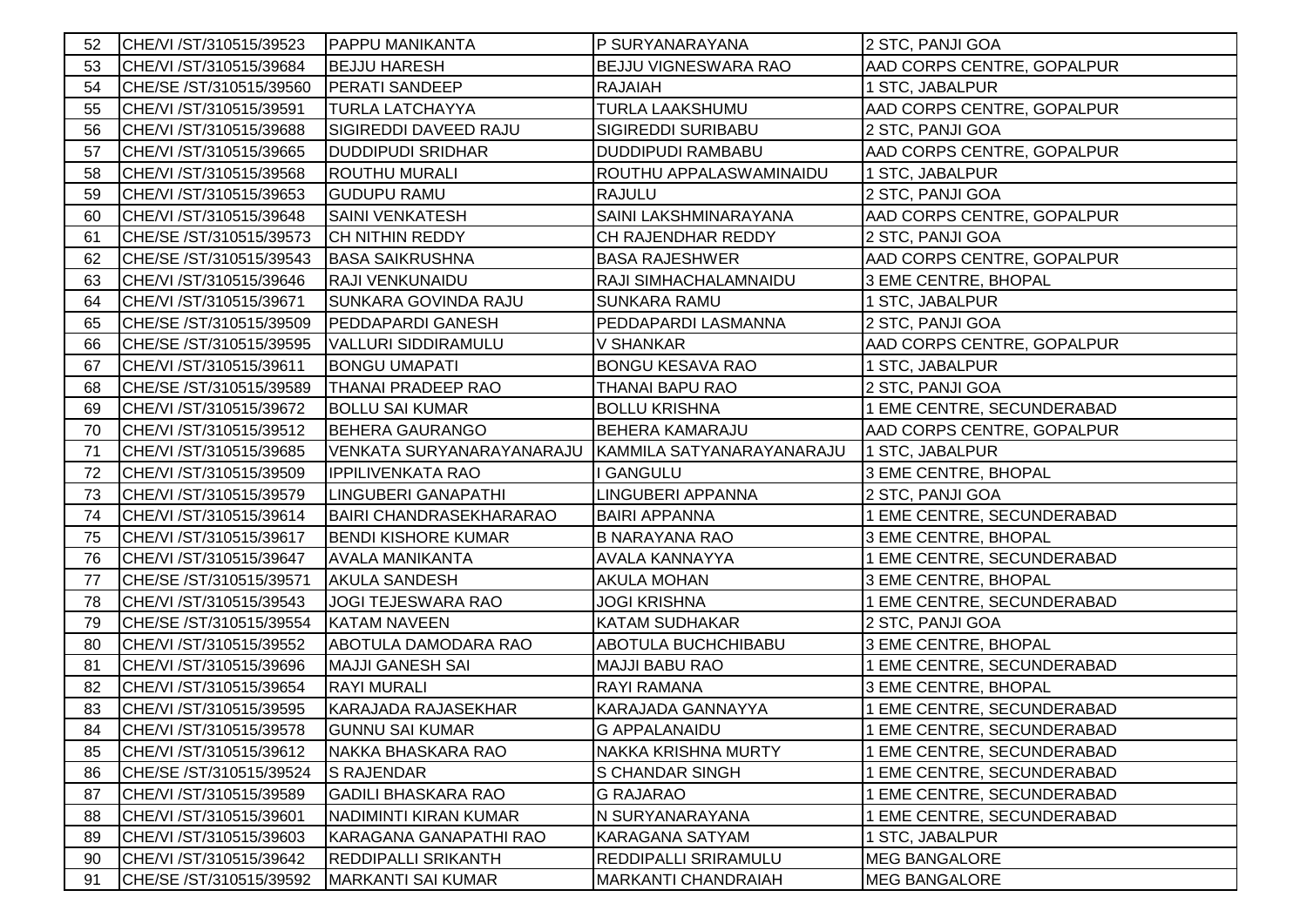## **SOL TDN 10TH CAT : LIST OF SUCCESSFUL CANDIDATES CEE HELD ON 31 MAY 2015**

| Ser No         | <b>Roll No</b>          | <b>Name of Candidate</b>       | <b>Father's Name</b>            | <b>Allotted Regt/Corps Centre</b>    |
|----------------|-------------------------|--------------------------------|---------------------------------|--------------------------------------|
| $\mathbf{1}$   | CHE/VI /TM/310515/54530 | KOSURU SRINIVAS                | KOSURU ADINARAYANA              | 4 GR, SUBATHU {SHIMLA HILLS}         |
| $\overline{2}$ | CHE/VI /TM/310515/54559 | POLA SATYANNARAYANA            | POLA SIVUNNAIDU                 | <b>MEG BANGALORE</b>                 |
| 3              | CHE/VI /TM/310515/54533 | KODIBOYINA RAMANA MURTHY       | KODIBOYINA SURYA NARAYANA       | <b>MEG BANGALORE</b>                 |
| $\overline{4}$ | CHE/VI /TM/310515/54560 | VELAGADA THRIMURTHULU          | <b>VELAGADA ESWARARAO</b>       | RAJPUT REGT CENTRE, FATEGARH         |
| 5              | CHE/VI /TM/310515/54576 | <b>DUMPALA SATHEESH</b>        | <b>DUMPALA VENKATARAO</b>       | <b>MEG BANGALORE</b>                 |
| 6              | CHE/VI /TM/310515/54519 | MARESA NAGASURESH              | <b>MARESA RAMU</b>              | ARTY CENTRE, NRC                     |
| $\overline{7}$ | CHE/VI /TM/310515/54639 | <b>SANDAKA BALARAJU</b>        | SANDAKA APPAYYA                 | MAHAR REGT CENTRE, SAUGOR {MP}       |
| 8              | CHE/VI /TM/310515/54588 | DASAMSETTI SURESH              | DASAMESETTI LAKSHMANRAO         | CMP CENTRE, BANGALORE                |
| 9              | CHE/VI /TM/310515/54591 | LODAGALA RAMANA                | LODAGALA APPALA SOMULU          | <b>MEG BANGALORE</b>                 |
| 10             | CHE/VI /TM/310515/54568 | DHARMANA KOTESWARA RAO         | DHARMANA DHARMAYYA              | ARMOURED CORPS CENTRE                |
| 11             | CHE/VI /TM/310515/54590 | <b>YETHULA SURIBABU</b>        | YETHULA APPARAO                 | 9 GR, VARANASI CANTT                 |
| 12             | CHE/VI /TM/310515/54518 | <b>ARLI GOVINDU</b>            | <b>ARLI KONDA BABU</b>          | 5 GR HAPPEY VALLEY, SHILLONG         |
| 13             | CHE/VI /TM/310515/54637 | KANDRAKOTA NANI                | <b>RAMBABU</b>                  | BEG & CENTRE, ROORKEE                |
| 14             | CHE/VI /TM/310515/54622 | NAGULAPALLI ESUBABU            | NAGULAPALLI VENKATARAO          | MIRC AHMEDNAGAR                      |
| 15             | CHE/VI /TM/310515/54589 | KUNDRAPU NAIDU                 | <b>K RAMUNAIDU</b>              | ARTY CENTRE, NRC                     |
| 16             | CHE/VI /TM/310515/54587 | DAVALA BHUJANGA RAO            | <b>DAVALA PURUSHOTHAM</b>       | 5 GR HAPPEY VALLEY, SHILLONG         |
| 17             | CHE/VI /TM/310515/54569 | NAMMI SURYANARAYANA            | NAMMI PAIDIRAMULU               | ARTY CENTRE, NRC                     |
| 18             | CHE/VI /TM/310515/54630 | KONARI GOVARDHANARAO           | KONARI APPANNA                  | <b>MEG BANGALORE</b>                 |
| 19             | CHE/VI /TM/310515/54619 | YEDUVAKA MOHANA RAO            | YEDUVAKA VENKATA RAMANA         | SIKH LIGHT INF CENTRE, FATEHGARH     |
| 20             | CHE/VI /TM/310515/54570 | <b>SIMMA DILEEP</b>            | SIMMA RAMANAYYA                 | ARTY CENTRE, NRC                     |
| 21             | CHE/VI /TM/310515/54705 | LIMMADA NAGARAJU               | LIMMMADA CHINNA BABU            | <b>MIRC AHMEDNAGAR</b>               |
| 22             | CHE/VI /TM/310515/54586 | LODAGALA SUDHAKARA RAO         | LODAGALA APPA RAO               | <b>PARA REGT CENTRE</b>              |
| 23             | CHE/VI /TM/310515/54629 | CHINTHAPALLI NARAYANA RAO      | CHINTHPALLI APPALANARAYANA      | 11 GRRC, LUCKNOW                     |
| 24             | CHE/VI /TM/310515/54638 | <b>GUNUPURU KIRAN KUMAR</b>    | <b>GUNUPURU TIRUPATHI NAIDU</b> | <b>AOC CENTRE SECUNDERABAD</b>       |
| 25             | CHE/VI /TM/310515/54581 | KODIGUDLA PRUDVI KUMAR         | KODIGUDLA TAVITAYYA             | AMC CENTRE, LUCKNOW                  |
| 26             | CHE/VI /TM/310515/54583 | CHANDAKA VENKATA RAMANA        | CHANDAKA TRINADHA RAO           | ARTY CENTRE, HYDERABAD               |
| 27             | CHE/VI /TM/310515/54516 | POTHABATTULA HARISH            | POTHABATTULA SURIBABU           | PUNJAB REGT CENTRE, RAMGARH CANTT    |
| 28             | CHE/VI /TM/310515/54529 | <b>BODALA SANATH SAI KUMAR</b> | <b>B SURYA NARAYANA</b>         | 2 STC, PANJI GOA                     |
| 29             | CHE/VI /TM/310515/54723 | MODI LAKSHMI NARAYANA          | <b>MODI APPAYYA</b>             | AAD CORPS CENTRE, GOPALPUR           |
| 30             | CHE/VI /TM/310515/54618 | <b>KINTALI VINAY</b>           | <b>K SRINUVASU RAO</b>          | AOC CENTRE SECUNDERABAD              |
| 31             | CHE/VI /TM/310515/54571 | KOKKINA BHASKARA RAO           | KOKKINA MOHANA RAO              | RAJPUTANA RIFLES CENTRE, DELHI CANTT |
| 32             | CHE/VI /TM/310515/54594 | KAGITHALA PRADEEP REDDY        | KAGITHALA RAMANA                | JAT REGT CENTRE, BAREILLY            |
| 33             | CHE/VI /TM/310515/54584 | CHINTHA GANGA RAJU             | CHINTHA APPALA NAIDU            | BIHAR REGT CENTRE, DANAPUR CANTT     |
| 34             | CHE/VI /TM/310515/54611 | <b>GUJJALA GOVINDARAO</b>      | <b>GUJJALA TAVITINAIDU</b>      | 3 EME CENTRE, BHOPAL                 |
| 35             | CHE/VI /TM/310515/54605 | MENDA JOGA RAO                 | <b>MENDA RAMANNA</b>            | PUNJAB REGT CENTRE, RAMGARH CANTT    |
| 36             | CHE/VI /TM/310515/54515 | <b>NEELI RAMU</b>              | NEELI NOOKA RAJU                | 1 STC, JABALPUR                      |